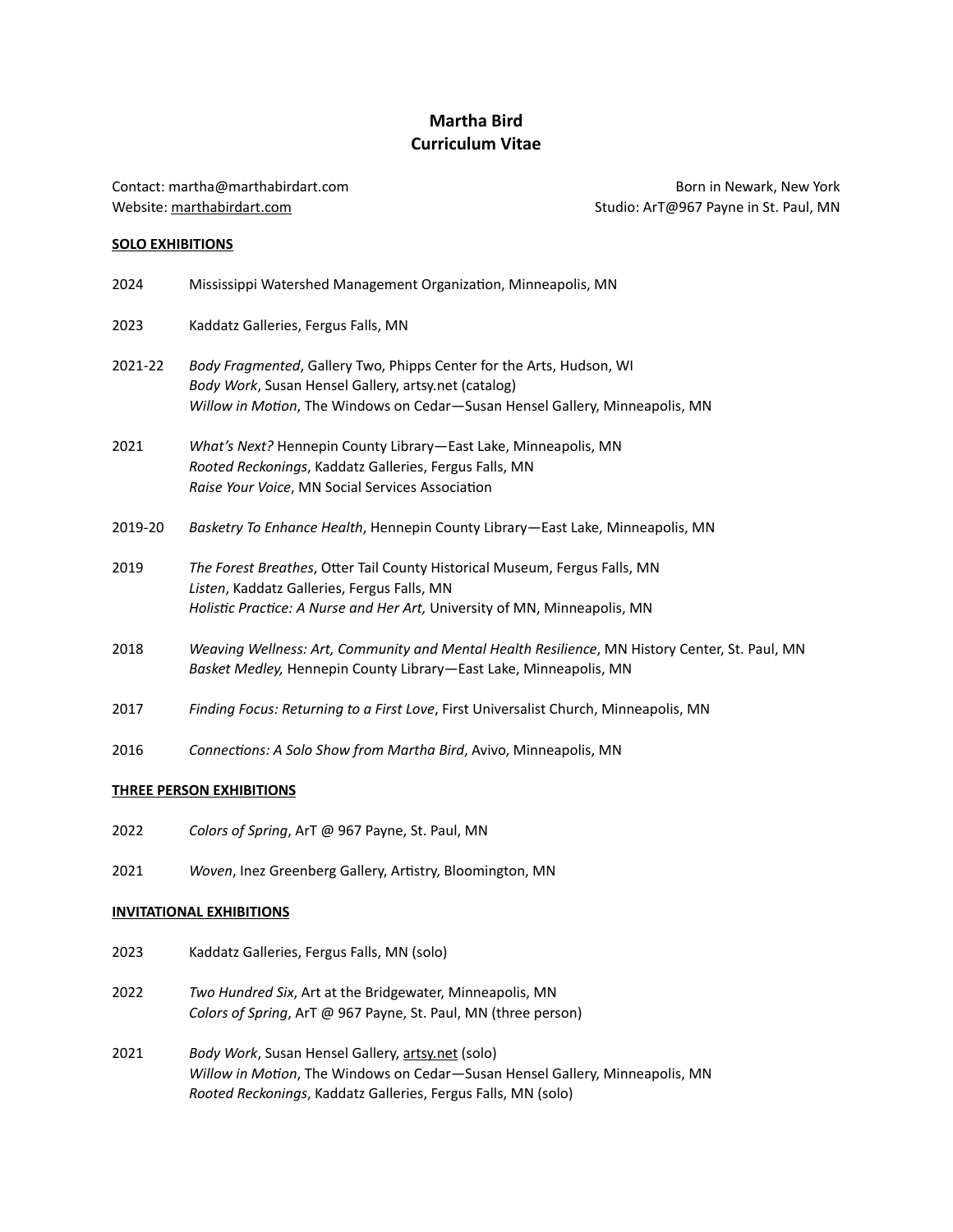|                 | Reflections: Living Creatively, Twin Cities Premium Outlets, Eagan, MN<br>Collars for RBG, Kaddatz Galleries, Fergus Falls, MN                      |
|-----------------|-----------------------------------------------------------------------------------------------------------------------------------------------------|
| 2020            | Momentary Certainties, Eagan Art House, Eagan, MN                                                                                                   |
| 2019            | Avivo Private Party, Minneapolis, MN                                                                                                                |
| 2018-19<br>2016 | Art at Work: Membership Invitational Showcase, Art Works, Eagan, MN<br>Zagzum Visual Art Exhibition, Minneapolis Convention Center, Minneapolis, MN |
| 2015            | Art & Eating Disorders: Building Community Awareness, Art Institutes International, Minneapolis, MN                                                 |
| 2013            | Art & Eating Disorders: Building Community Awareness, Art Institutes International, Minneapolis, MN                                                 |

#### **JURIED EXHIBITIONS**

- 2022 *Life in the Details* (touring), Art Works, Eagan, MN; Ames Center, Burnsville, MN
- 2021-22 *Art Ability*, Bryn Mawr Rehab Hospital, Malvern, PA (international)
- 2021 *Woven*, Inez Greenberg Gallery, Artistry, Bloomington, MN (three person exhibit) *CollabArts Vol.3*, Springboard for the Arts, St. Paul, MN *Raise Your Voice*, MN Social Services Association (solo) *Art of Possibilities Art Show & Sale*, Courage Kenny Foundation, Minneapolis, MN (international) *Create Connections 2021* (touring), Art Works, Eagan, MN; Ames Center, Burnsville, MN
- 2020 *Fine Arts Exhibition*, MN State Fair, Fine Arts Center, St. Paul, MN
- 2019 *inVISIBLE*, World Mental Health Day, UCare Health Plan & CIRCA Gallery, Minneapolis, MN *What Is Forbidden*, Catherine G. Murphy Gallery, St. Catherine University, St. Paul, MN
- 2018 *Whimsical Weaving*, Association of Michigan Basketmakers Convention, Bellaire, MI
- 2017-18 *All Things Considered 9: Basketry in the 21st Century* (touring), Tacoma, WA; Layton, NJ; Boston, MA (catalog) (Juror: Lloyd Herman, Founding Director, Renwick Gallery, Smithsonian,Washington, DC)
- 2017 *Anguish and Hope*, Vine Arts Gallery, Minneapolis, MN *Forever Home*, Duluth Art Institute, Duluth, MN *Art of Possibilities Art Show & Sale*, Courage Kenny Rehabilitation Institute, Golden Valley, MN *Inauguration: Acts of Resistance, Acts of Kindness*, Susan Hensel Gallery, Minneapolis, MN *Art 4 Shelter*, Le Meridien Chambers Hotel, Minneapolis, MN

#### **GROUP EXHIBITIONS**

- 2021-22 *Crossroads*, Best Buy Foundation Gallery, Hennepin Theater Trust, Minneapolis, MN
- 2021 *Momentary Certainties 2021*, Eagan Art House, Eagan, MN *@TheTable: Disability Arts Feast*, Americorp & MN Council on Disability, Minnesota *Overcoming*, Hennepin County Library—East Lake, Minneapolis, MN *Virtual WIT eXchange*, American Association of Woodturners (international)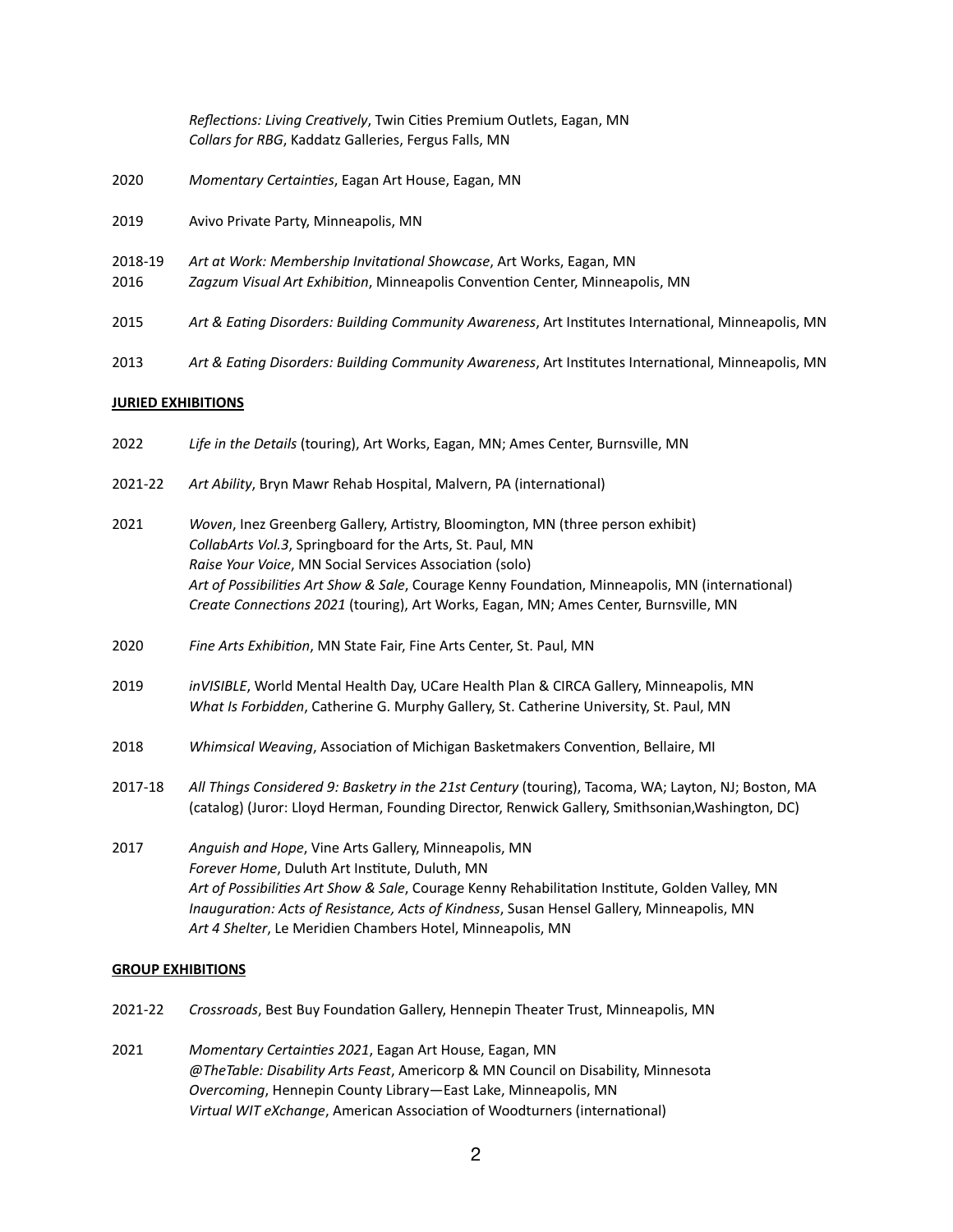*Frame of Reference*, Avivo ArtWorks, Minneapolis, MN *Virtual Reality*, Fresh Eye Gallery, Minneapolis, MN *2020 Reflections & Beyond* Avivo ArtWorks, Minneapolis, MN *The Light Show*, Eagan Art House, Eagan, MN

- 2020 *Foot in the Door 5: The Virtual Exhibition*, Minneapolis Institute of Art, MN *Pop-Up Exhibition*, Hennepin Theater Trust, Minneapolis, MN *Virtual*, Tiny Gallery, NordHaus, Minneapolis, MN *Collaboration: Annual Member Show*, Art Works, Eagan, MN *Observation: The Human Form*, Art Works, Eagan, MN *Organized Chaos*, Eagan Art House, Minneapolis, MN *Peace in the Home (Shalom Bayit)*, Sabes & St. Paul Jewish Community Center, St. Paul, MN
- 2019-21 *Together We Thrive: ArtWorks at MSP Airport*, Minneapolis, MN *Untitled*, Nicollet Diner, Minneapolis, MN *Breaking Barriers Through Arts,* Hennepin County Library—Minneapolis Central, Minneapolis, MN *Art Made in Community*, Family Justice Center, Minneapolis, MN
- 2019 *THIS IS WOMEN'S WORK: The Women's Art Institute Class of 2018*, Howard Conn Gallery, Minneapolis, MN *Artability Art Show*, Great Hall, St. Paul, MN *Achieving Dreams*, Hyatt Hotel, Minneapolis, MN *Winter Market*, Avivo, Minneapolis, MN *Greatest of All Time (GOAT)*, Artability, The Show Gallery, St. Paul, MN *More Basketry, Celebrating Our Community*, Ivan Wilson Fine Arts Center, Bowling Green, KY *A Week's Work*, Tradition & Innovation in Basketry 10, West Kentucky University, Bowling Green, KY *Summer Market Preview Sale*, Avivo, Minneapolis, MN *Avivo at Blick Art Materials*, Blick Art Materials, Roseville, MN *Art Works = More Than the Sum Of Its Parts*, Art Works, Eagan, MN *United Practice,* University of MN, Minneapolis, MN
- 2018 *Winter Market*, Avivo, Minneapolis, MN *Artability Art Show*, Great Hall, St. Paul, MN *Monochromatic*, Theater in the Round, Minneapolis, MN *Having Resiliency*, Unity Church-Unitarian, St. Paul, MN *Work from The Women's Art Institute*, Catherine Murphy Gallery, St. Catherine University, St.Paul, MN *Pop Up Sale*, Avivo, Minneapolis, MN *Art on the Lake*, Minnetonka, MN *Art in Bloom*, Minneapolis Institute of Arts, Minneapolis, MN *Hopeful*, Park Square Theater, St. Paul, MN *Reflections*, Park Square Theater, St. Paul, MN *Exploring Waters*, Park Square Theater, St. Paul, MN *A Rare and Revealing Look at Mental Illness*, History Theater, St. Paul, MN *A Common Thread*, Textile Center, Minneapolis, MN *Stages: One Step at a Time*, Orchestra Hall, Minneapolis, MN
- 2017-20 *The Beauty of It All* (rotating art), Family Partnership, Minneapolis, MN
- 2017-18 *Photovoice Empowerment Photography: To Really See,* Avivo, Minneapolis, MN *To Really See* (touring exhibition), Minneapolis, MN; Duluth, MN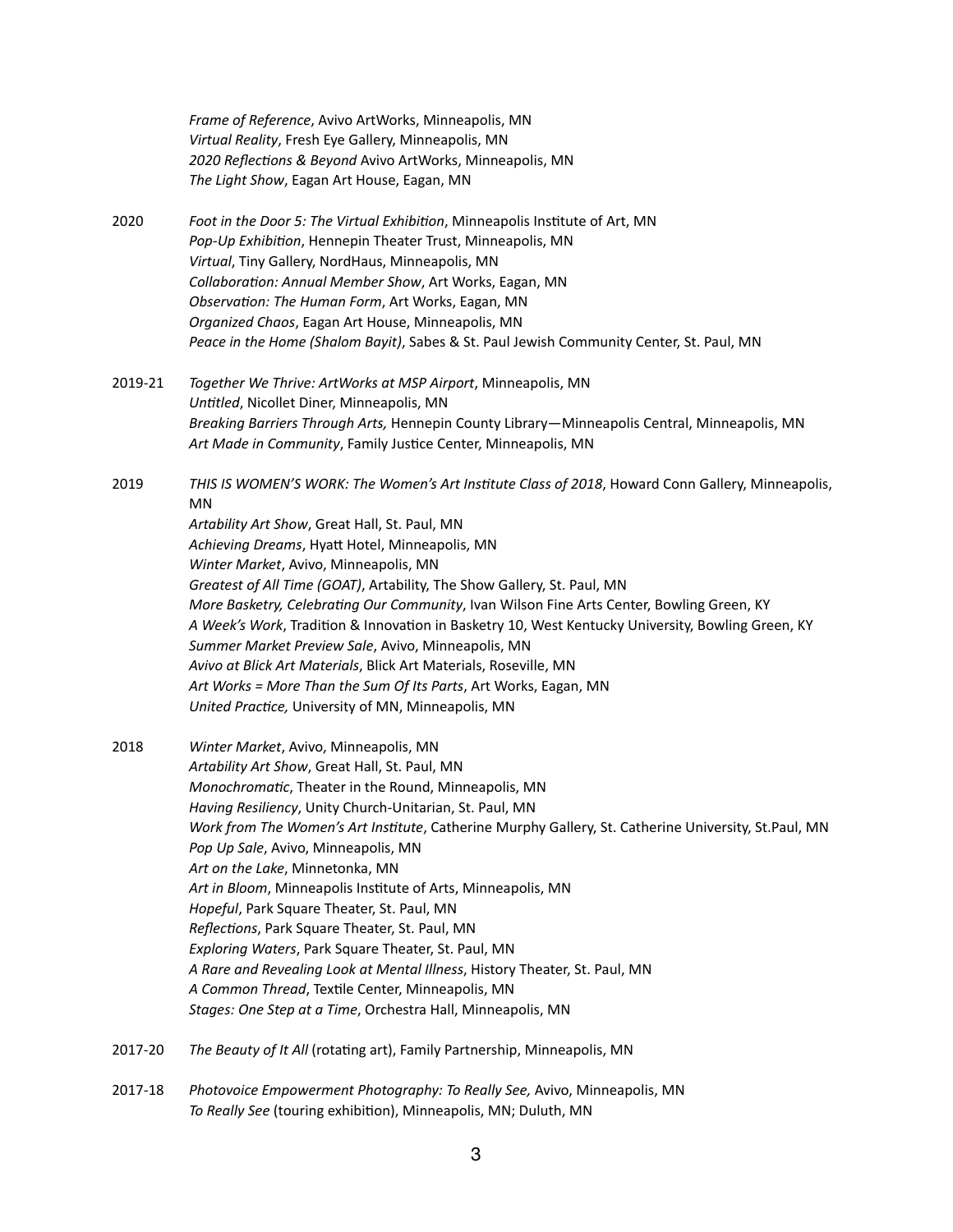| 2017    | Divergent Offerings, Women's Art Resources of MN, The Show Gallery, St. Paul, MN<br>Winter Market, Avivo, Minneapolis, MN |
|---------|---------------------------------------------------------------------------------------------------------------------------|
|         | Artability Art Show, The Great Hall, St. Paul, MN                                                                         |
|         | Art 4 Shelter, Le Meridien Chambers Hotel, Minneapolis, MN                                                                |
|         | Student Exhibition, John C. Campbell Folk School, Brasstown, NC                                                           |
|         | Celebrating 20 Years: Minnesota Basket Weaver's Guild, Textile Center, Minneapolis, MN                                    |
|         | Creative Arts, Minnesota State Fair, St. Paul, MN                                                                         |
|         | More to Consider 2, National Basketry Organization, Kittridge Gallery, Tacoma, WA                                         |
|         | Water's Edge, Minnesota Landscape Arboretum, Chaska, MN                                                                   |
| 2016-17 | Photovoice Empowerment Photography: Breath of Life, Avivo, Minneapolis, MN                                                |
| 2016    | A Rare and Revealing Look at Mental Illness, History Theater, St. Paul, MN                                                |
|         | Winter Market, Avivo, Minneapolis, MN                                                                                     |
|         | Flourish: Artability Art Show, The Great Hall, St. Paul, MN                                                               |
| 2015    | Artability Art Show, The Great Hall, St. Paul, MN                                                                         |
|         | A Rare and Revealing Look at Mental Illness, History Theater, St. Paul, MN                                                |
| 2013    | Art & Eating Disorders: Building Community Awareness, Art Institutes International, Minneapolis, MN                       |
| 2012    | Artability Art Show, Mounds Theater, St. Paul, MN                                                                         |
| 2006    | Studio Sale, Interact Inside Out Gallery, Minneapolis, MN                                                                 |
|         | Uncommon Senses, Inside Out Gallery, Minneapolis, MN                                                                      |
| 2005    | Powderhorn Park Art Fair, Minneapolis MN                                                                                  |
| 2004    | Transformation-Burn This Show, Inside Out Gallery, Minneapolis, MN                                                        |
|         | Studio Sale, Inside Out Gallery, Minneapolis, MN                                                                          |
| 2003-07 | 26th Street Artists Biannual Show & Sale, Minneapolis, MN; Edina, MN; St. Paul, MN                                        |
| 1998    | Creative Arts, Minnesota State Fair, St. Paul, MN                                                                         |

## **GALLERY AFFILIATION**

ArtForce, Minneapolis, MN

Susan Hensel Gallery, Minneapolis, MN (+Artsy.net)

## **GRANTS, AWARDS and HONORS**

- 2022 Metropolitan Regional Arts Council, *Arts Impact for Individuals Grant* Minnesota State Arts Board, *Creative Support for Individuals Grant*
- 2021 McKnight Visual Artist Fellowship, *Finalist* Minnesota State Arts Board, *Creative Support for Individuals Grant* Minnesota Social Service Association, MSSA 128th Conference, *Visual Centerpiece Award "Healing Burst"*
- 2020 North Country Studio Workshops, Bennington, VT , *Merit Scholarship*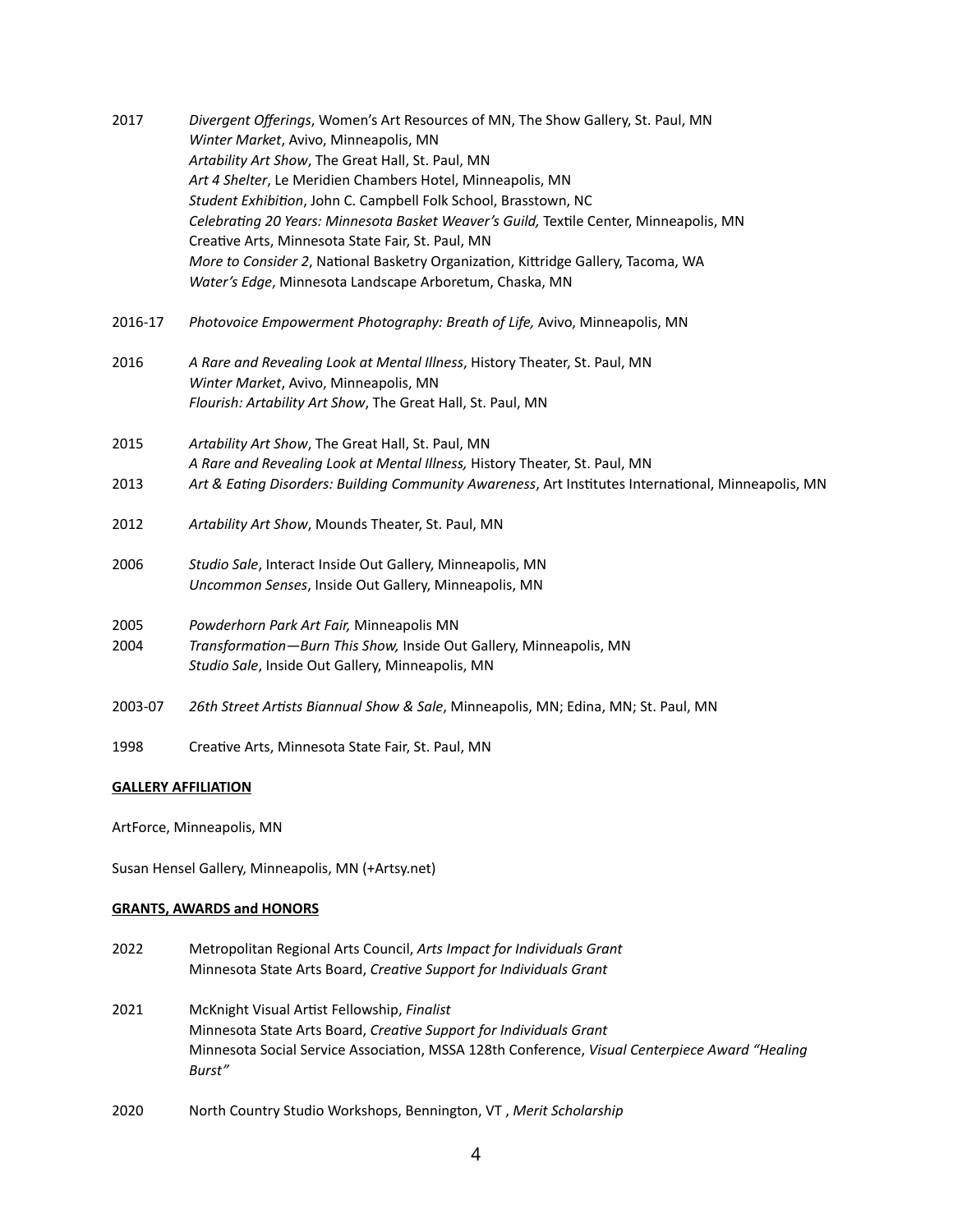| Avivo & UnitedHealth Group, Artist Feature Video "This is Martha's Story" |  |
|---------------------------------------------------------------------------|--|
|---------------------------------------------------------------------------|--|

| 2019                 | Minnesota State Arts Board, Artist Initiative Grant<br>Vocational Rehabilitation Services, Small Business Art Grant<br>Vocational Rehabilitation Services, Small Business Disability Expenses Grant<br>Teladoc Health, Honorable selection for International Holiday Card, "Rebirth"<br>Avivo, Minneapolis, MN, Compassionate Community Leader Award<br>Avivo, Minneapolis, MN, Artists in Community Award                                 |  |
|----------------------|--------------------------------------------------------------------------------------------------------------------------------------------------------------------------------------------------------------------------------------------------------------------------------------------------------------------------------------------------------------------------------------------------------------------------------------------|--|
| 2018                 | Women's Art Institute, St. Catherine University, St. Paul, MN, Merit Scholarship<br>People Incorporated, St. Paul, MN, Honorable selection for Visual Art Notecard, "Flowing Upstream"<br>Artability, St. Paul, MN, Honorable Mention-Non-Fiction, "From MI to MN, and Reaching Back Again"<br>Camp Koinonia, Crosslake, MN, Art at Heart Award                                                                                            |  |
| 2017                 | John C. Campbell Folk School, Brasstown, NC, Merit Scholarship<br>Peters Valley School of Craft, Layton, NJ, Merit Scholarship<br>Artability, St. Paul, MN, Best Social Commentary Award, "Medicine Basket with Safety Net"<br>Artability, St. Paul, MN, Honorable Mention-Non-Fiction, "Shedding the Old, Moving Into the New"<br>National Basketry Organization, art selected as 1 of 40 out of 332 pieces for US tour, "Braided Curves" |  |
| 2016                 | Avivo ArtWorks, Minneapolis, MN, Artist of the Month<br>Artability, St. Paul, MN, Honorable Mention-Creative Non-Fiction, "Springtime Ritual"                                                                                                                                                                                                                                                                                              |  |
| 2006                 | Artability, St. Paul, MN, First Place-Creative Non-Fiction, "The Meaning of Spring"                                                                                                                                                                                                                                                                                                                                                        |  |
| 1998                 | Minnesota State Fair, St. Paul, MN, Third Place Basketry Award, "Revealed Heart"                                                                                                                                                                                                                                                                                                                                                           |  |
| <b>RESIDENCIES</b>   |                                                                                                                                                                                                                                                                                                                                                                                                                                            |  |
| 2022                 | Lanesboro Arts & Jerome Foundation Artist Residency, Lanesboro, MN                                                                                                                                                                                                                                                                                                                                                                         |  |
| 2019                 | Anderson Center at Tower View, Red Wing, MN                                                                                                                                                                                                                                                                                                                                                                                                |  |
| 2018                 | Hinge Arts Career Development Residency, Springboard for the Arts, Fergus Falls, MN                                                                                                                                                                                                                                                                                                                                                        |  |
| <b>INSTALLATIONS</b> |                                                                                                                                                                                                                                                                                                                                                                                                                                            |  |
| 2022                 | Weaving Water, Sarah Nassif & Mississippi Watershed Management Organization, Minneapolis, MN<br>(group)                                                                                                                                                                                                                                                                                                                                    |  |
| 2021                 | Intertwining Stories: A Macro Macramé (Macromé!) Project, Art Works, Eagan, MN (group)                                                                                                                                                                                                                                                                                                                                                     |  |
| 2019                 | Irish Skib, Vail Place, Minneapolis, MN (single piece display)                                                                                                                                                                                                                                                                                                                                                                             |  |
| 2018-19              | Nebula, Art Works, Eagan, MN (single piece display)                                                                                                                                                                                                                                                                                                                                                                                        |  |
| 2018                 | Nebula, Avivo, Minneapolis, MN (single piece display)                                                                                                                                                                                                                                                                                                                                                                                      |  |

2017 *The Sculptural Form*, recycled materials sculptural installation, University of Puget Sound, Tacoma, WA (group)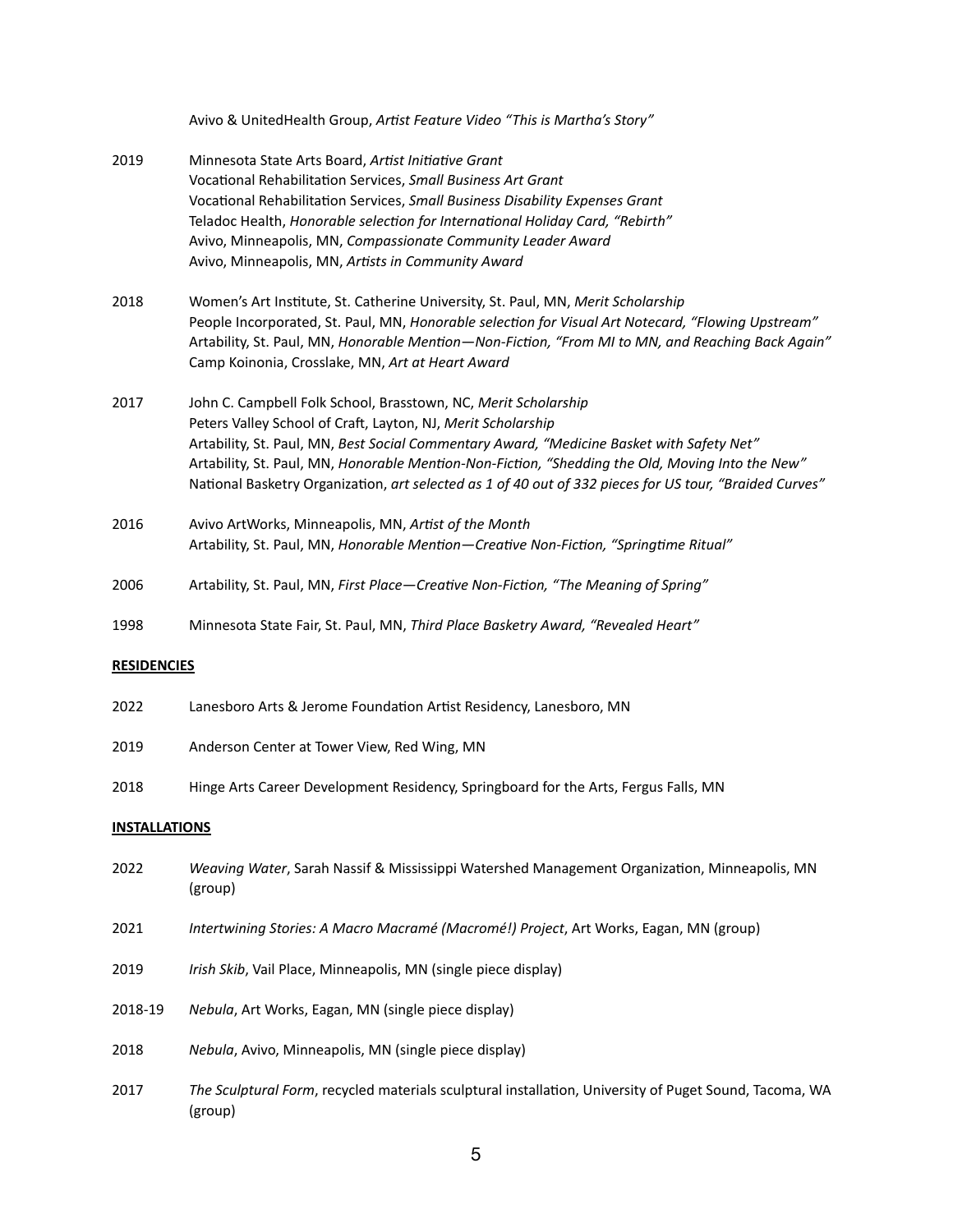*I Am*, Artability Art Show, Great Hall, St. Paul, MN (group)

2006 *Sensory Perception Installation: Uncommon Senses*, Inside Out Gallery, Minneapolis, MN (group)

#### **COLLABORATIONS**

- 2021-22 *Resilience* (needle felting), Collaborator: Kimberly Laudert exhibited in *Crossroads*, Hennepin Theater Trust, Minneapolis, MN; *Life in the Details* (touring), Art Works, Eagan, MN; Ames Center, Burnsville, MN
- 2021 *Willow Dance* (multidisciplinary), Collaborator: Shannon Hartle exhibited in *CollabArts Vol.3*, Springboard for the Arts, St. Paul, MN; *Momentary Certainties 2021*, Eagan Art House, Eagan, MN *Harmonious Pathway: Embracing the Unexpected* (multidisciplinary, national), WIT eXchange, Collaborators: Sally Ault, Tina O'Brien exhibited in *Virtual WIT eXchange*, American Association of Woodturners (international) *RBG: One Step at a Time* (multidisciplinary), Collaborators: Natalia Pederson, Angélica Morales exhibited in *Create Connections 2021* (touring), Art Works, Eagan, MN; Ames Center, Burnsville, MN
- 2019 *Relationships* (digital photography), Collaborator: Glenn Wm. Wymore exhibited in *Breaking Barriers Through the Arts*, Hennepin County Library—Minneapolis Central, Minneapolis, MN; *Collaboration: Annual Member Show*, Art Works, Eagan, MN
- 2018 *Wayward*, (multidisciplinary), Collaborators: Chris Mueller, Craig Gilbert exhibited in Art in Bloom, Minneapolis Institute of Arts, Minneapolis, MN

#### **COLLABORATIVE COMMUNITY-BASED ART**

- 2021 *Feeding Connection with Postcard Art*, Stevens Square Neighborhood Organization, Minneapolis, MN *38th Street Resilience Project* (at George Floyd Square), Metro Blooms, Chicago Avenue Fire Arts Center & University of MN Bee Lab, Minneapolis, MN *Hope Signs*, Avivo, Minneapolis, MN
- 2020 *2020*, Avivo ArtWorks Community Mural with COMPAS & Avivo, Minneapolis, MN
- 2019 *South's Heart—Family Engagement Center*, South High School & Art to Change the World, Minneapolis, MN
- 2018-19 *Avivo Art Garden*, Avivo, Minneapolis, MN
- 2017 *Bird Nests in Fiber*, North Star Farm Tour, Windswept Hill Farm & Studio, Farmington, MN
- 2016-19 *Stories of Humor, Hope and Healing*, History Theater, St. Paul, MN.

## **COMMISSIONS**

- 2021 *Descent/Dissent* (wearable art), Fashion Photographer Natalia Pederson, Coon Rapids, MN
- 2017 *Medicine Basket with Safety Net*, Avivo ArtWorks, Minneapolis, MN Creel Baskets, Minnesota Landscape Arboretum, Chaska, MN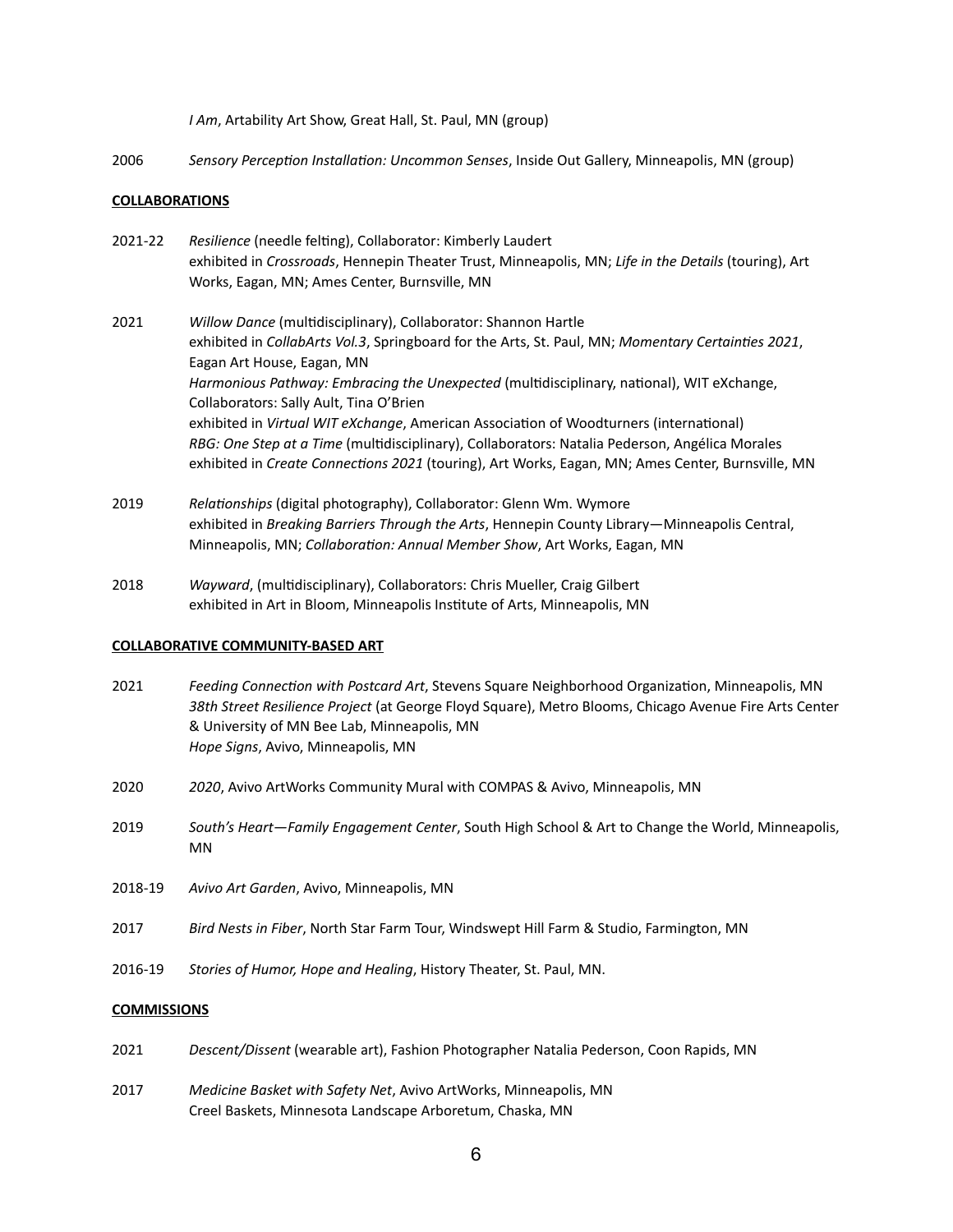*Woven "T"* for Avivo ArtWorks Collective sign, Avivo, Minneapolis, MN

2016 *Map Basket*, Brooklyn Center, MN *Map Basket*, Minneapols, MN

2007 *My Blood Turns to Sludge*, Interact Center for the Visual and Performing, Minneapolis, MN

2006 Various Baskets, Interact Center for the Visual and Performing, Minneapolis, MN

## **COLLECTIONS**

Public Bryn Mawr Rehab Hospital, Main Line Health, Malvern, PA Minnesota History Center, St. Paul, MN Newark-Arcadia Historical Society, Newark, NY

Private

Art Partners (Project Collaborator for a national cause based art program), Minneapolis, MN Large national healthcare provider, Glendale, CA; Carmel, IN; Muncie, IN; Tampa, FL; Indianapolis, IN; Bethpage, NY; Charleston WV Farmboy Fine Arts (Project Collaborator), Vancouver, British Columbia, Canada

Modera Six Pines—Millcreek Residential, Shenandoah, TX

## **BIBLIOGRAPHY**

- 2022 "Martha's Mindful Art-Now Monthly," *Uptown Updates*, Vail Place, Minneapolis, MN, January.
- 2021 Jonathon M. Clark, ["Body Work: Martha Bird and the Art of Mortality,](https://www.artsy.net/show/susan-hensel-gallery-body-work/info)" Susan Hensel Gallery, [artsy.net](http://artsy.net) "Mindful Art: feelings from before to after," *Uptown Updates*, Vail Place, Minneapolis, MN, November. "Martha's Art at the Library," *Uptown Updates*, Vail Place, Minneapolis, MN, October. "Mindful Art with Martha B!" *Uptown Updates*, Vail Place, Minneapolis, MN, September. "Red Hot Art," *Weekly News & Updates*, Stevens Square Community Organization, July 1. "Martha Bird; named a McKnight Finalist!" *Uptown Updates*, Vail Place, Minneapolis, MN, July. H. Kantrud, "[Kaddatz Galleries showcasing three artists,](https://news.yahoo.com/kaddatz-galleries-showcasing-three-artists-195300987.html?guccounter=1)" *The Daily Journal*, Fergus Falls, MN, June 8. Ruth Nerhaugen, ["Weaving Toward Wholeness,](https://www.republicaneagle.com/things_to_do/art/weaving-toward-wholeness-in-red-wing/article_3f25e0c8-bc98-11eb-83e4-7b7bd67b392e.html)" *Republican Eagle*, Red Wing, MN, May 24 (republish). Alicia Eler, ["Five gallery shows to brighten January,](https://www.startribune.com/5-gallery-shows-to-brighten-january-for-twin-cities-art-lovers/600010531/)" *Star Tribune*, Minneapolis, MN, January 15.
- 2020 Laine Bergeson, "The wonders of weaving," *Star Tribune*, Minneapolis, MN, March 22 (invitational).

2019 Rebecca Miller, "Forum: basketry," *The Flame*, Plymouth Church, Minneapolis, MN, December L(11). Kelly Smith, "Connecting through art" (with photos), *Star Tribune*, Minneapolis, MN, October 6. Patricia Olson, "Celebrating the Women's Art Institute," *What is Forbidden* (program). "Reclaiming Basketry," *The Phoenix Spirit*, September/October, 2. Johanna Armstrong, ["Artist shows the limitlessness of basketry in two exhibits,](https://www.fergusfallsjournal.com/lifestyle/artist-shows-the-limitlessness-of-basketry-in-two-exhibits/article_9e59c15b-4ae5-547c-a7d6-c3a9590fd2ba.html)" *The Daily Journal*, Fergus Falls, MN, September 14. Johanna Armstrong, "[Many ways to heal](https://www.fergusfallsjournal.com/opinion/columnists/many-ways-to-heal/article_192117ab-7d0e-53dd-baee-e1c0a26db63c.html)," *The Daily Journal*, Fergus Falls, MN, September 14. "Special Exhibit Coming To Fergus Falls," *Battle Lake Review*, Battle Lake, MN, September 4. "Special Exhibit Coming To Fergus Falls," *Ashby-Dalton Post*, Ashby, MN, September 4. "[OTCHS, Kaddatz to showcase joint exhibit,](https://www.fergusfallsjournal.com/lifestyle/otchs-kaddatz-to-showcase-joint-exhibit/article_41231eda-b602-54f1-bd9c-42e3b5ab1846.html)" *The Daily Journal*, Fergus Falls, MN, September 3. Ruth Nerhaugen, ["Weaving Toward Wholeness,](https://www.republicaneagle.com/things_to_do/art/weaving-toward-wholeness-in-red-wing/article_3f25e0c8-bc98-11eb-83e4-7b7bd67b392e.html)" *Republican Eagle*, Red Wing, MN, August 17.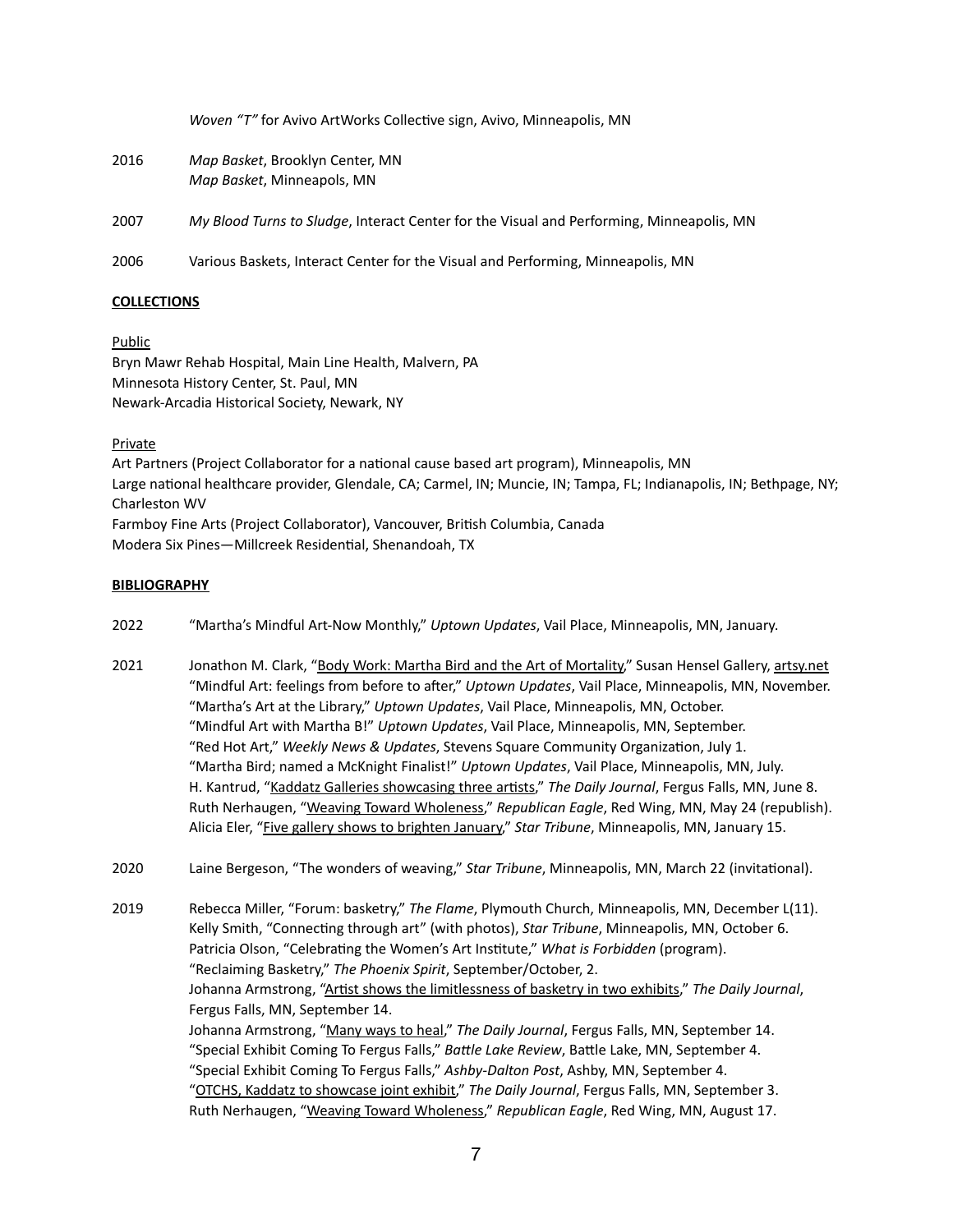Otter Tail County Historical Society Newsletter, Spring/Summer 45(2).

- 2018 Art in Bloom, Minneapolis Institute of Art, Minneapolis, MN, April 26. Kristin Goosen, ["Baskets and Books: Two Hinge Artists](https://www.fergusfallsjournal.com/lifestyle/baskets-and-books-two-hinge-artists-at-the-kirkbride-residents-bring-their-talents-to-fergus/article_f4f9752f-6a6b-5cd9-83e9-8f4532be7c31.html) at the Kirkbride Residency bring their talents to Fergus Falls area," *Daily Journal*, Fergus Falls, MN, April 4. Artist Feature, *Spokes and Weavers*, April (2). "Faye Buffington-Howell," I*n Touch*, People Inc. Summer 23(2). "SHE Project" (photos/quotes), Holistic Health & Wellbeing Conference, Mayo Clinic, Rochester, MN.
- 2017 "MBWG-20th Anniversary Textile Center Exhibit 2017," *Spokes and Weavers*, October 21(4). "Leaving a Legacy of Good Will: Ethical Wills," *Health to You H2U*, Hospital Corp of America, Spring. "Shout out to an HCS Nurse," *The Consultant*, Health Counseling Services, April. *Avivo* brochure, artist photograph. "[Member Profile: Martha Bird](https://www.vailplace.org/member-profile-martha-bird/)," *Vail Place 2017 Annual Report*, Minneapolis MN. "News," Artists' Pipeline, VSA Minnesota, March. Kelly Savage, "[Business Spotlight—Martha Bird: Artist](http://www.corcoranneighborhood.org/business_spotlight_martha_bird_artist)," *Corcoran Newspaper*, Minneapolis MN. "[Martha Bird—The Art of Recovery"](https://www.vailplace.org/member-profile-martha-bird/) (with photos), *Vail Place Newsletter*, Minneapolis, MN, Fall. *Visionary Journal,* Vail Place, October 2017 (2)10.
- 2016 *Visionary Journal,* Vail Place, August 2016 (1)5.

## **PRINT MEDIA**

| 2022 | Body Work: Martha Bird (catalog), Susan Hensel Gallery, January.                                       |
|------|--------------------------------------------------------------------------------------------------------|
| 2021 | Art photo, Uptown Updates, Vail Place, Minneapolis, MN, September.                                     |
|      | Art photo, Uptown Updates, Vail Place, Minneapolis, MN, July.                                          |
|      | 2 photos with Quotes, Perspectives 2021 Avivo ArtWorks Calendar, Minneapolis, MN.                      |
| 2020 | Art photo, The Voice, MN Social Service Association, Fall.                                             |
|      | Art photo, Uptown Updates, Vail Place, September.                                                      |
|      | "Getting Close" (art printed on products), National Basketry Association, Zazzle.com.                  |
| 2019 | Art photo, Beginnings 39(6), December.                                                                 |
|      | Cover art for "Enlightened Leadership" theme, Beginnings 39(4), August.                                |
| 2018 | "From Nursing to Basket-Weaving," Minnesota Women's Press, December.                                   |
|      | "Weaving Wellness" with art photo, Minnesota Women's Press, November.                                  |
|      | Members in Print: Vessels (Juror: Jane Sauer), National Basketry Organization, (71), Summer.           |
|      | Kristin Goosen, "Learning the Perigord Technique" Daily Journal, Fergus Falls, MN, March 17.           |
|      | Art photos (2), The Flashlight, Avivo ArtWorks, Spring.                                                |
|      | Photo with Quote, 2018 Wellness and Recovery Calendar, Avivo, Minneapolis, MN.                         |
| 2017 | Cover art, Transformations: The First Book of Strobel Drop-In, (2), October.                           |
|      | All Things Considered 9: Basketry in the 21st Century (catalog), National Basketry Organization, July. |
|      | "Makers' Hands" (3 process photos), Marilyn Lamoreux Photography, November.                            |

2016 Art photos (2), *The Flashlight*, Avivo ArtWorks, Summer.

## **RADIO and TELEVISION**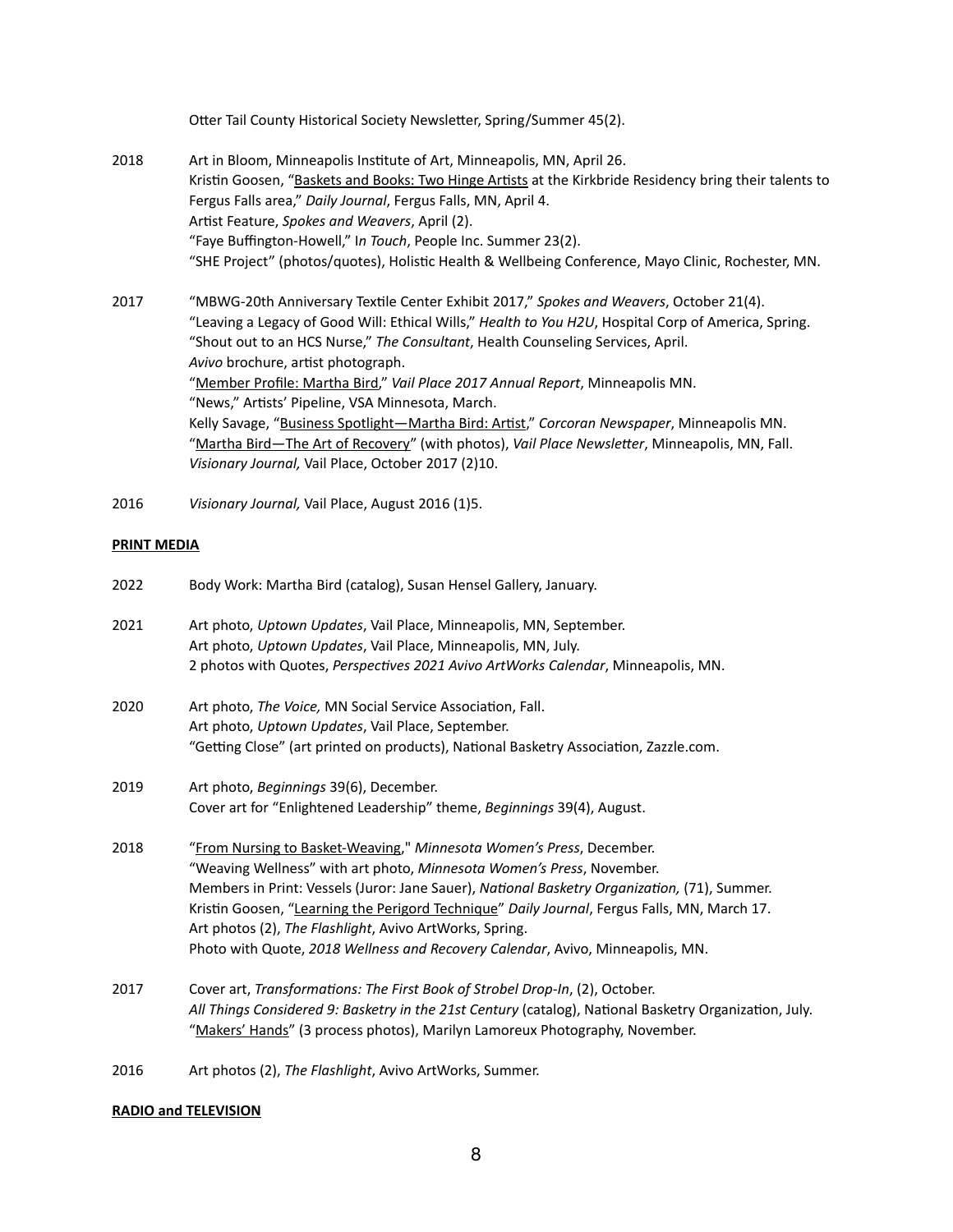- 2021 NPR Art Hounds, "[Take your Valentine to look at art](https://www.mprnews.org/story/2021/02/11/art-hounds-take-your-valentine-to-look-at-art)," February 11.
- 2018 PEG Access Television, screening *Reclaiming Basketry,* Fergus Falls, MN, March 23. PEG Access Television, A Week in the Arts: [Artist Spotlight,](https://www.youtube.com/watch?v=dLxxIO2M7zA&t=1032s) March 12.

### **WEBSITE PUBLICATIONS**

- 2022 "[Body Fragmented: Virtual Galleries Walkthrough,](https://www.youtube.com/watch?v=il4u2I8FaRg&t=535s)" Phipps Center for the Arts, Hudson, WI "Body Work" (archive), [Susan Hensel Gallery,](https://susanhenselgallery.com/fiber-art-by-susan-hensel/) Minneapolis, MN
- 2021 "[New Exhibition: Ethereal Willow Sculptures by Martha Bird,](https://gonzalomariategui.com/2021/11/16/new-exhibition-ethereal-willow-sculptures-by-martha-bird/)" Gonzalo Mariategui, November. "[Martha Bird](https://www.mutualart.com/Artist/Martha-Bird/29298C6929D13B63)," Mutual Art, November.

"[Martha Bird Body Work](https://www.mplsart.com/events/martha-bird-body-work)," MPLSART.COM, November.

"[New Exhibition: Ethereal Willow Sculptures By Martha Bird,](https://midwesthome.com/interior-spaces/new-exhibition-ethereal-willow-sculptures-by-martha-bird/)" *Midwest Home*, November 16.

"'Body Work' by Martha Bird opening at Susan Hensel Gallery," Company News; Live Nyse Nasdaq; Native American News Today; Transcendental Meditation News; Newswires EIN; [Lineage Gallery](https://lineagegallery.com/martha-birds-body-work-opening-at-the-susan-hensel-gallery/); [IQ Stock Market;](https://www.iqstockmarket.com/n/body-work-martha-bird-opening-susan-hensel-gallery-2994081/) [Textiles Press Releases;](https://www.textilespressreleases.com/article/556458010-body-work-by-martha-bird-opening-at-susan-hensel-gallery/) [EIN Presswire;](https://www.einpresswire.com/article/556458010/body-work-by-martha-bird-opening-at-susan-hensel-gallery) Minnesota Culture Guide;

Hobbies New Today; Book Press Releases; [Lottery News Today;](https://lottery.einnews.com/pr_news/556458010/body-work-by-martha-bird-opening-at-susan-hensel-gallery) [Consumer News](https://consumer.einnews.com/pr_news/556458010/body-work-by-martha-bird-opening-at-susan-hensel-gallery); November 16. "[Body Work: Martha Bird and the Art of Mortality,](https://www.artsy.net/show/susan-hensel-gallery-body-work/info)" Susan Hensel Gallery, Artsy.net, November 15. "[Momentary Certainties 2021](https://www.cityofeagan.com/momentary-certainties-2021)," Eagan Art House, Eagan, MN, October 28.

"[What's Next? Art Exhibition](https://www.pollenmidwest.org/opportunities/whats-next-art-exhibition/)" (curated list for improving the collective story), pollen, September 17. "[What's Next?"](https://www.mplsart.com/events/whats-next-martha-bird) (on curated list of important art events, with photo), MPLSART.COM, September 13. "CollabArts Twin Cities" (photo documentation), [Sarah Weiss Photography,](https://www.sarahweissphotography.com/collabarts) August 5.

Newsletter feature, "Bird: professional artist & mental health advocate" (video), Avivo Minute, August. "@TheTable: Disability Arts Feast" (video), Americorp & MN Council on Disability, MN, July 30.

"[CollabArts Vol. 3 Showcase](https://www.minnesotamonthly.com/?s=collabarts+vol.3+showcase)" (artwork), Minnesota Monthly, July 7.

[2021 Selected Artist,](https://www.mnssa.org/web/MNSSA/Education_Events/129th_Annual_Conference_and_Expo/2022_Call_for_Artists/MNSSA/MSSA_Events___Education/2022_Conference/Call_for_Artists_2022.aspx?hkey=fa930f88-1de0-4415-a781-1cd5b681e913) Conference Visual Centerpiece, MN Social Service Association, Minnesota July. "[WIT eXchange Presentation of Projects"](https://www.woodturner.org/Woodturner/WIT/WIT-Virtual-Exchange-2021/WIT-EXCHANGE-Presentation-of-Projects--June-19--2021.aspx?_zs=kd2xc&_zl=4vhe2) (artist talk), American Association of Woodturners, June 19. "[WIT eXchange Slide Show"](https://www.woodturner.org/Woodturner/WIT/WIT-Virtual-Exchange-2021/WIT-EXCHANGE-Slideshow-With-Music.aspx?_zs=kd2xc&_zl=5vhe2) (virtual exhibit), Women in Turning, June 19.

"[Rooted Reckonings](https://www.facebook.com/kaddatzgallery/videos/855992661672805/)*"* (artist talk), Kaddatz Galleries, Fergus Falls, MN, June 19.

Login Page ["Featured art: Then to Now](https://procentive.com/2021/06/15/featured-artwork-then-to-now-by-martha-bird/)" (artwork), Procentive, June 15.

"[Frame of Reference"](https://avivoartworks.weebly.com/photographyclub.html) (virtual exhibit), Avivo ArtWorks, June 11.

H. Kantrud, "[Kaddatz Galleries showcasing three artists,](https://news.yahoo.com/kaddatz-galleries-showcasing-three-artists-195300987.html?guccounter=1)" *The Daily Journal*, Fergus Falls, MN, June 8. "Art out of the Minneapolis 2020 Uprising" (video), Avivo, March 16.

Heather Kantrud, "[Then and now: Group exhibits on display at Kaddatz](https://www.fergusfallsjournal.com/news/then-and-now-group-exhibits-on-display-at-kaddatz-galleries-in-ff/article_99349804-7bc3-11eb-b194-c3251804786c.html)," *Daily Journal*, March 2.

Artist Talk (social media), *Collars for RBG*, Kaddatz Galleries, Fergus Falls, MN. February 19.

Emily Bright, ["Art Hounds](https://www.mprnews.org/story/2021/02/11/art-hounds-take-your-valentine-to-look-at-art)" (radio, article), MPR News, February 11.

"[Woven Virtual Artist Talk"](https://artistrymn.org/past-exhibitions) (video), Artistry, February 9.

"[2020 Reflections & Beyond"](https://avivoartworks.weebly.com/drawingclub.html) (virtual exhibit), Avivo ArtWorks, January 22.

"Part I: What motivates you?" (video), Avivo/Hennepin Theater Trust, January 11.

"Part II: How does art support your spirit?" (video), Avivo/Hennepin Theater Trust, January 12.

"Part III: What does it mean to be in this show?" (video), Avivo/Hennepin Theater Trust, January 14.

"Part IV: What do you see for your art in 2021?" (video), Avivo/Hennepin Theater Trust, January 19. "Part V: What is your hope for Avivo ArtWorks?" (video), Avivo/Hennepin Theater Trust, January 19.

"[Artistry presents 'Woven' at the Inez Greenberg Gallery"](https://artistrymn.org/past-exhibitions) (video), Artistry, January 20.

"[Collars for RBG](https://www.lakesarea360tours.com/kaddatz-Jan2021/)*"* (virtual tour), Kaddatz Galleries, Fergus Falls, MN, January 1.

2020 Newsletter, featured artwork for "Hope" theme, Wisdom Ways Center, November 16. "Martha Bird becomes a professional artist and mental health advocate" (video), Avivo, October 23.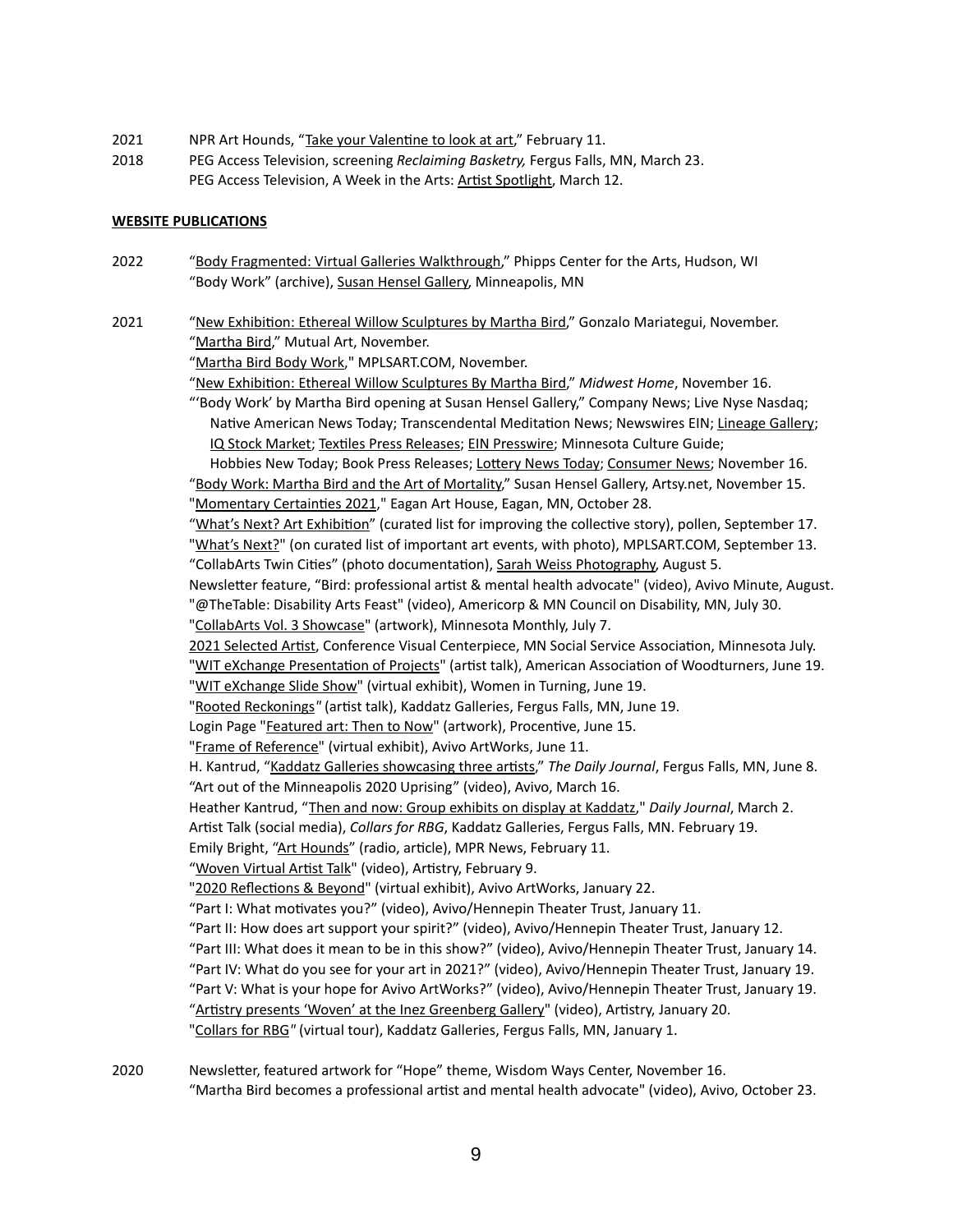Laine Bergeson, "Porcupine quills, hand-reaped willow and hours of labor go into these woven wonders," [Star Tribune](https://www.startribune.com/porcupine-quills-hand-reaped-willow-and-hours-of-labor-go-into-these-woven-wonders/569030052/)*,* March 23. "Fantastically Dazzling," Avivo, MN, March 12. "[NBO Member Gallery"](http://nationalbasketry.org/current-gallery/) (photo), National Basketry Organization, March. Login Page ["Featured art: Irish Starbursts,](https://procentive.com/2020/01/15/featured-artwork-irish-starburst-by-martha-bird/)" Procentive, January 15.

2019 Kelly Smith, "Free Twin Cities art workshops teach people with mental illness new skills, boost confidence" (with photos), *[Star Tribune](https://www.startribune.com/free-twin-cities-art-workshops-teach-people-will-mental-illness-new-skills-boost-confidence/562201572/)*, Minneapolis, MN, October 14. "[Humanity Unleashed,](https://myemail.constantcontact.com/What-new-beginning-is-calling-out-to-you-.html?soid=1112873799037&aid=dd6_v38R-BU)" All-Humanity Newsletter, Mind Body Solutions, September. "[Sculptural Basketry: willow"](https://vimeo.com/395872246) (excerpt), Molly Nemer (videographer), Anderson Center at Tower View, Red Wing, MN, August 20. [Textiles on the Town](https://myemail.constantcontact.com/Textiles-on-the-Town--25th-anniversary-exhibitions-open-next-week-.html?soid=1102263543362&aid=WHgDgnnb1N0) (Member News), Textile Center, August 8. "[Martha Bird Builds with Patrick Dougherty,](http://vimeo.com/338700997)" Kent Withington (videographer), MN Landscape Arboretum, May. Login Page ["Featured art: The Beauty of Grieving is Born from the Beauty of Loving](https://procentive.com/2019/02/01/the-beauty-of-grieving-is-born-from-the-beauty-of-loving-by-martha-bird/)," Procentive, February 1. "[Holistic Practice: A Nurse and Her Art](http://www.continuum.umn.edu/2019/01/holistic-practice/)," Bio-Medical Library, University of MN, January 28. Rachel Jacob, ["Cultivating Awareness, Resilience, Mindfulness and Agility"](https://publications.ici.umn.edu/frontline-initiative/15-2/carma-for-direct-support-professionals) (art photo), Frontline Initiatives*,* 15 (2). "How to weave a willow sphere" [Online Course Testimonial](https://willowtwister.teachable.com/p/how-to-weave-a-willow-sphere) (with photos), United Kingdom.

2018 "[Artist Talk,](https://vimeo.com/301370283)" Jes Reyes (videographer), MN History Center, St. Paul, MN. September 25. Login Page ["Featured art: Chakra Burst,](https://procentive.com/2018/05/02/featured-artwork-chakra-burst-by-martha-bird/.)" Procentive, May 2. "[Artist Lecture: Reclaiming Basketry trailer,](https://vimeo.com/337663571)" Eric Santwire (videographer), Kaddatz Galleries, Fergus Falls, MN, March 20. Kristin Goosen, ["Learning the Perigord Technique](https://www.fergusfallsjournal.com/news/learning-the-perigord-technique/article_1c8e736b-a51c-5eb1-972d-f823cf5e903c.html)" *Daily Journal*, Fergus Falls, MN, March 17. "[To Really See Opening Remarks: Jes Reyes and Dr. Paul Ranelli,](https://vimeo.com/254002064#t=66s)" Bio-Medical Library, University of MN, February 1.

2017 "[Makers' Hands"](https://marilynlamoreux.com/makers-hands/) (3 process photos), Marilyn Lamoreux Photography, November. "[WARM Artist Talk](https://vimeo.com/302718095)," Jes Reyes (videographer), The Show Gallery, St. Paul, MN. November 11. "[NBO MTC2 Slide Show,](https://youtu.be/tk76t9oTkYc?t=221)" National Basketry Organization, November 7. "[To Really See Exhibition"](https://avivoartworks.weebly.com/projects.html) (minute 5:20), Jes Reyes (videographer), Hennepin County Library— Minneapolis Central, Minneapolis, MN. August. "[A Common Thread Series 7-UP,](https://www.facebook.com/TextileCenterMN/posts/10155505587778173)" Textile Center. "Martha is an Artist. Period," Avivo, May. "[Water's Edge,](https://www.youtube.com/watch?v=7vp38xQwt5U&feature=youtu.be)" Chance Wellnitz (videographer), Minnesota Daily, April 28. "[Meet Our Family,](http://www.vailplace.org/member-profile-martha-bird/)" Vail Place. April 19. Chance Wellnitz, ["Spectrum ArtWorks Uses Art to Change the Dialogue on Medication,](https://accessu.sjmc.umn.edu/2017/04/10/spectrum-artworks-uses-art-to-change-the-dialogue-on-medication/index.html)" University of MN, April 10. "[Vail Place Member's Exhibit at New Art Show Debuting in April,](https://www.vailplace.org/new-art-show-debuts-at-arboretum-april-9th/)" Vail Place. April 5.

## **BLOGS**

- 2022 "[Basketry Tools & Blacksmiths,](http://mscaitlinsschool.com/blog/basketry-tools-blacksmiths)" *Ms Caitlin's School of Blacksmithing*. February 3.
- 2021 Susan Hensel, ["Willow in Motion](https://susanhenselgallery.com/body-works-susan-hensel-gallery-artsy-net/)," *Susan Hensel Projects*. November 14. "[Martha Bird is a professional artist,](https://www.linkedin.com/posts/avivomn_martha-bird-is-a-professional-artist-in-our-activity-6831227709364998144-H5gA)" *Avivo LinkedIn*, August 12. "[Martha Bird, HNB-BC—credited for the idea of AHNCC Certification Logos,](https://www.ahncc.org/martha-bird-hnb-bc-credited-for-the-idea-of-ahncc-certification-logos/)" *AHNC*. March 18. "[Artist Talk: Martha Bird in Woven,](http://nationalbasketry.org/news-for-members/)" *National Basketry Organization*. February 8.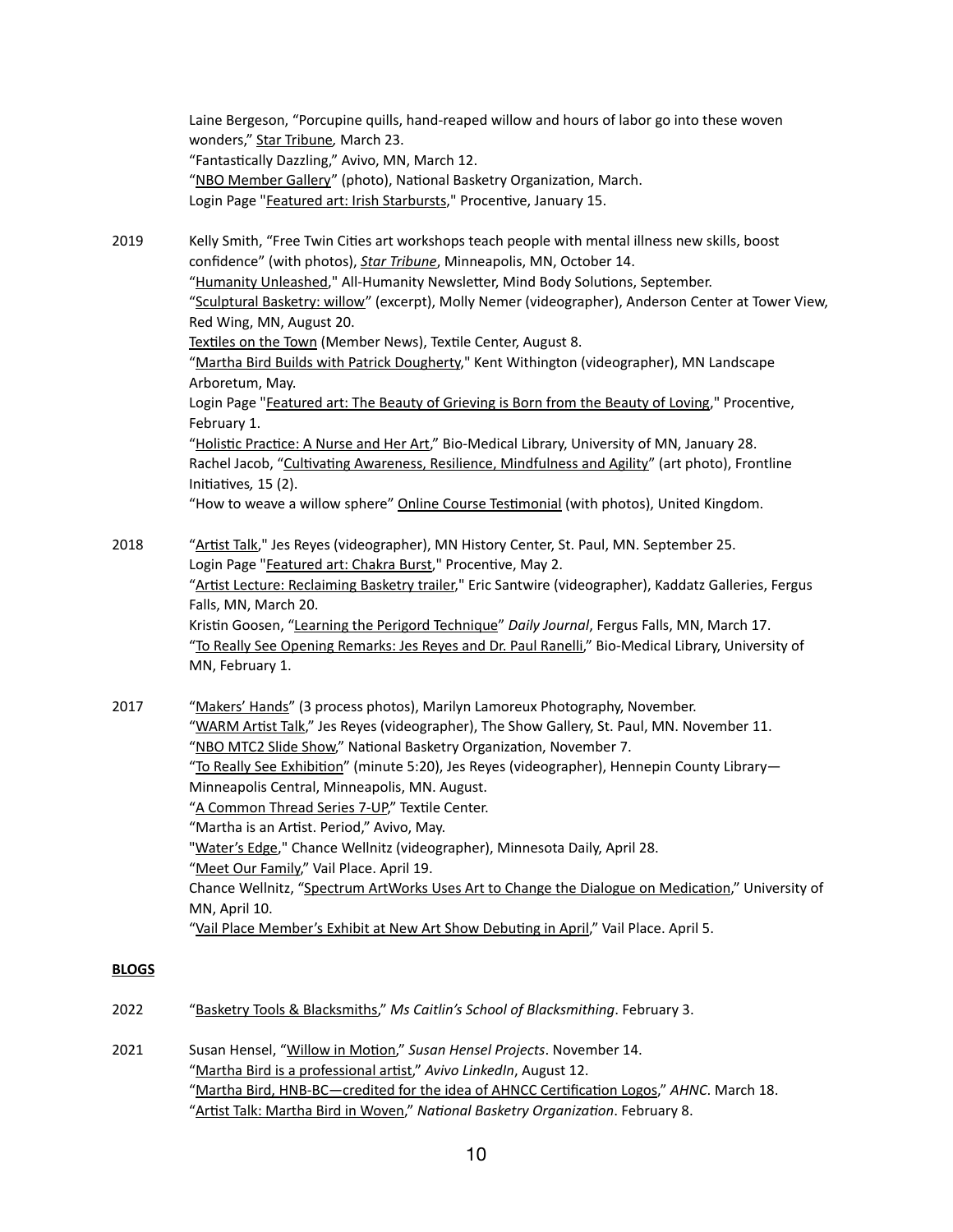| 2020 | Carol Eckert, "Extended," Contemporary Basketry, December 23.                                                                                                            |
|------|--------------------------------------------------------------------------------------------------------------------------------------------------------------------------|
|      | Susan Hensel, "A maker of traditional and sculptural basketry," Susan Hensel Projects. June 17.                                                                          |
| 2019 | "Martha Bird Exhibits," National Basketry Organization. September 24.                                                                                                    |
|      | "Forest Breathes & Listen," Adapt This. Mind Body Solutions. August.                                                                                                     |
|      | "Martha Bird," National Basketry Organization. June 12.                                                                                                                  |
| 2018 | "Martha Bird at MN History Center Library Gallery," National Basketry Organization. September 23.<br>"2018 Exhibit Room," Association of Michigan Basketmakers, October. |

2017 "[Braided Curves,](http://nationalbasketry.org/martha-bird-at-minnesota-history-center-library-gallery/)" *Adapt This*. Mind Body Solutions. April 8. "[Rope Coil Basket,](https://www.instagram.com/p/BYWtzOHDcET/)" *Mn Artists*, August 28.

## **PUBLICATIONS AS AUTHOR**

2017-present"[An Artist's Update](https://www.marthabirdart.com/updates)" (quarterly e-newsletter), [www.MarthaBirdArt.com](http://www.MarthaBirdArt.com)

- 2019 "Basket-Weaving Crafts" (review quote), Fox Chapel Publishing. East Petersburg, PA.
- 2018 "From MI to MN…And Now Writing Back to MI,*" Impressions,* Artability, October. *"*From MI to MN…and Reaching Back Again," *Impressions*, Artability, October. *"*From MN to Ireland… and Back Again," *Impressions*, Artability, October. "From MI to MN History Center," *Basket Reeder* MMXVIII (1). (commission) "From MI to MN History Center," *Spokes and Weavers*, April (2).
- 2017 "Shedding the Old, Moving into the New," *The Flashlight*, Avivo ArtWorks, Winter. "Shedding the Old, Moving into the New," *Impressions*, Artability, October. "Shedding the Old, Moving into the New," *Transformations: The First Book of Strobel Drop-In*. "From Minnesota to Ireland…and Back Again *(*Part 3)," *Basket Reeder*, MMXVII (3). (commission) "From Minnesota to Ireland…and back again (Part 2)," *Irish Basketmakers Association*, December. "From Minnesota to Ireland…and back again (Part 1)," *Irish Basketmakers Association*, August. "Summer Whirlwind: Art, Travel and Basketweaving," *Vail Place Visionary Journal*, 2(10). "From MI to MN….and Reaching Back Again (Part 2)," *Basket Reeder* MMXV11 (2). (commission) "From MI to MN….and Reaching Back Again (Part 1)," *Basket Reeder* MMXV11 (1)*.* (commission) "Unfolding Like an Artichoke," Martha Bird. "Craft into Art—a Century of (R)evolution" (title from 2017 NBO basketry conference), Martha Bird. "Ireland Art Journey June 2017," Martha Bird.
- 2016 "This is Where I Stand," *Impressions*, Artability, October. "Springtime Ritual," *Impressions*, Artability, October. "Living and Breathing" (photovoice, SHE Project), Martha Bird. "The Phoenix: Works of Art," Martha Bird.
- 2015 "Big Love," *Impressions*, Artability, October. "Storm Chaser: Oh Wild One," *Impressions*, Artability, October. "Just As Long As I Have Breath, I Must Answer 'Yes' To Life," *Impressions*, Artability, October. "Art Work for the Journey July 2013 to December 2015," Martha Bird.
- 2013 "My Ethical Will," LivingWisely (formerly Celebrations of Life)
- 2009 "Landscape of Life," *Impressions*, Artability, October.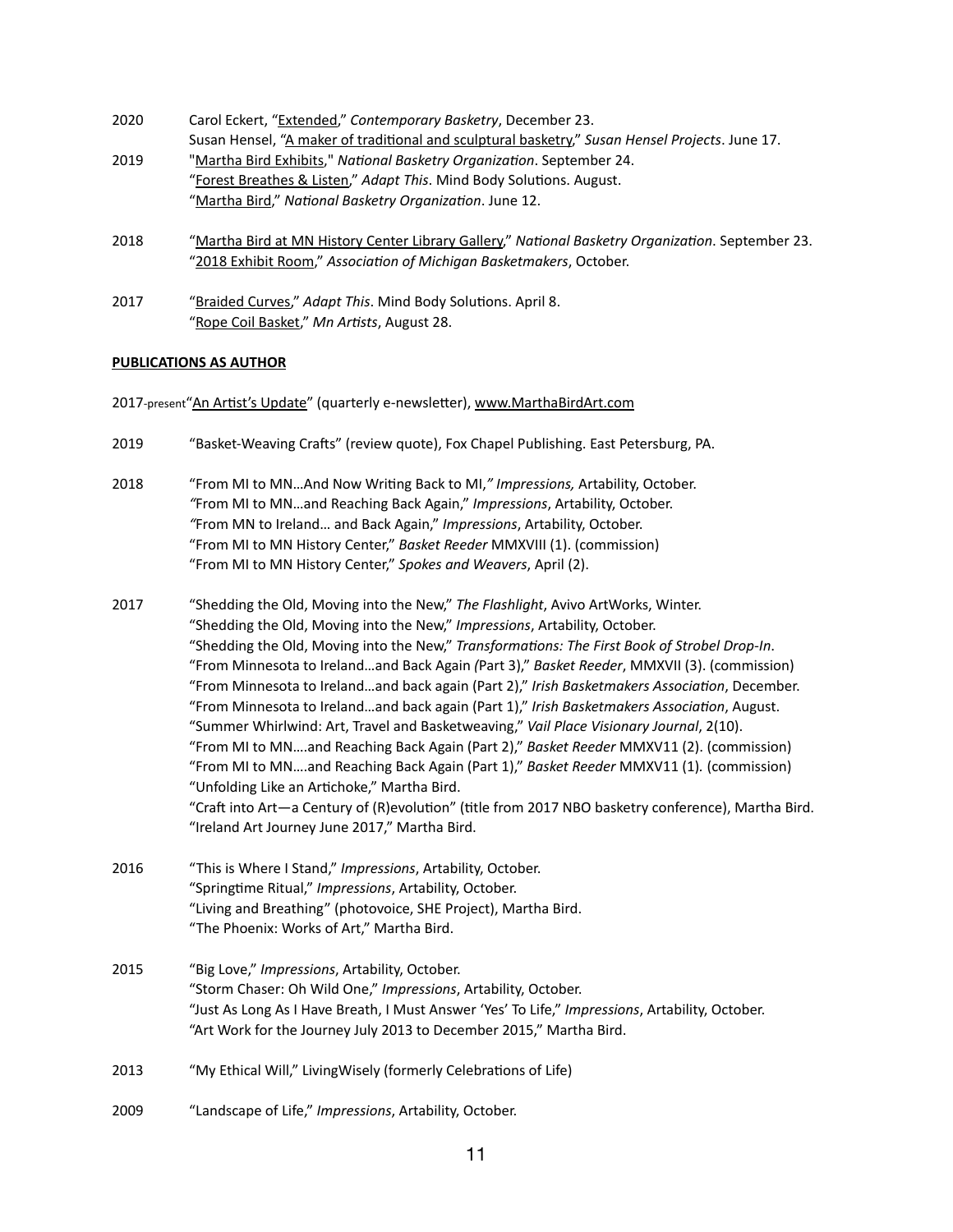- 2008 "A Piece of Cake—Part 1 & 2," *Impressions*, Artability, October. "I Believe," *Impressions*, Artability, October.
- 2007 "A Piece of Cake—Part 1 & 2," *A Collection of Student Readings from the Lof*, Fall.
- 2006 "The Meaning of Spring," *Impressions*, Artability, October. "Search," *Impressions*, Artability, October. "Labyrinth," *Impressions*, Artability, October. "Hope," *Impressions*, Artability, October. "Hyacinth," *Impressions*, Artability, October.
- 2002 "Pleasure, Passion, and Play: A Pleasure Based Wellness Model," St. Mary's University, MN.

## **TEACHING and MENTORING**

- 2022 *Mindful Art*, Vail Place, Minneapolis, MN, March 10, April 14, May 12, June 9, July 14, August 11, September 15, October 13, November 10 Mentoring, Artist Career Support (photographer, painter, multimedia)
- 2021 *Mindful Art*, Vail Place, Minneapolis, MN, September 30, October 26, December 30. *Brigid's Cross: Symbol of Protection*, Red Hot Art Festival, Minneapolis, MN, July 11. *Artsy Photography*, Strobel Drop-In Center, Plymouth Church, Minneapolis, MN, July 7. *Embroidery: A Stitch in Time*, Avivo ArtWorks, May 14. Mentoring, Artist Career Support, (fashion photographer, digital illustrator), Minneapolis, MN
- 2020-22 Mentoring, Artist Career Support, (fiber artist), Minneapolis, MN
- 2020 Mentoring, Basketry, Minneapolis resident (Lakota), Minneapolis, MN, June-November. Mentoring, Basketry, (suburban park district staff), Eagan, MN
- 2019 *Winter Wellness: Basketry*, Hennepin County Library—East Lake, Minneapolis, MN, December 29. *Brigid's Cross*, Nature-Based Therapeutic Services, Minnesota Landscape Arboretum & Earl E. Bakken Center for Spirituality & Healing, University of MN, Chaska, MN, November 6. *Boost Your Health, Create With Your Hands*, Koinonia Retreat Center, Annandale, MN, April 13. *Let's Make* (needle felting), American Craft Council, RiverCenter, St. Paul, MN, April 5.
- 2017 Mentoring, Artist Career Support, (fiber artist, furniture maker), Minneapolis, MN
- 2016 *Blackout Poetry*, Artist Way Retreat, Plymouth, MN, September 17. *Creative Journaling*, Artability, People Inc., Minneapolis, MN, August 20. *Mandala Mobiles*, Koinonia Retreat Center, Annandale, MN, April 16.
- 2007-08 Our Whole Lives (grades 7-12), First Universalist Church, Minneapolis, MN

### **PRESENTATIONS, ARTIST TALKS and PANELS**

2021 Artist Talk, *Rooted Reckonings*, Kaddatz Galleries, Fergus Falls, MN, June 19. Artist Talk, *Frame of Reference*, Avivo ArtWorks, Minneapolis, MN, June 11. Presentation, *Addressing Stigma: Reclaiming Basketry*, Avivo, Minneapolis, MN, May 4. Artist Talk, *Woven*, Artistry, Bloomington, MN, February 9.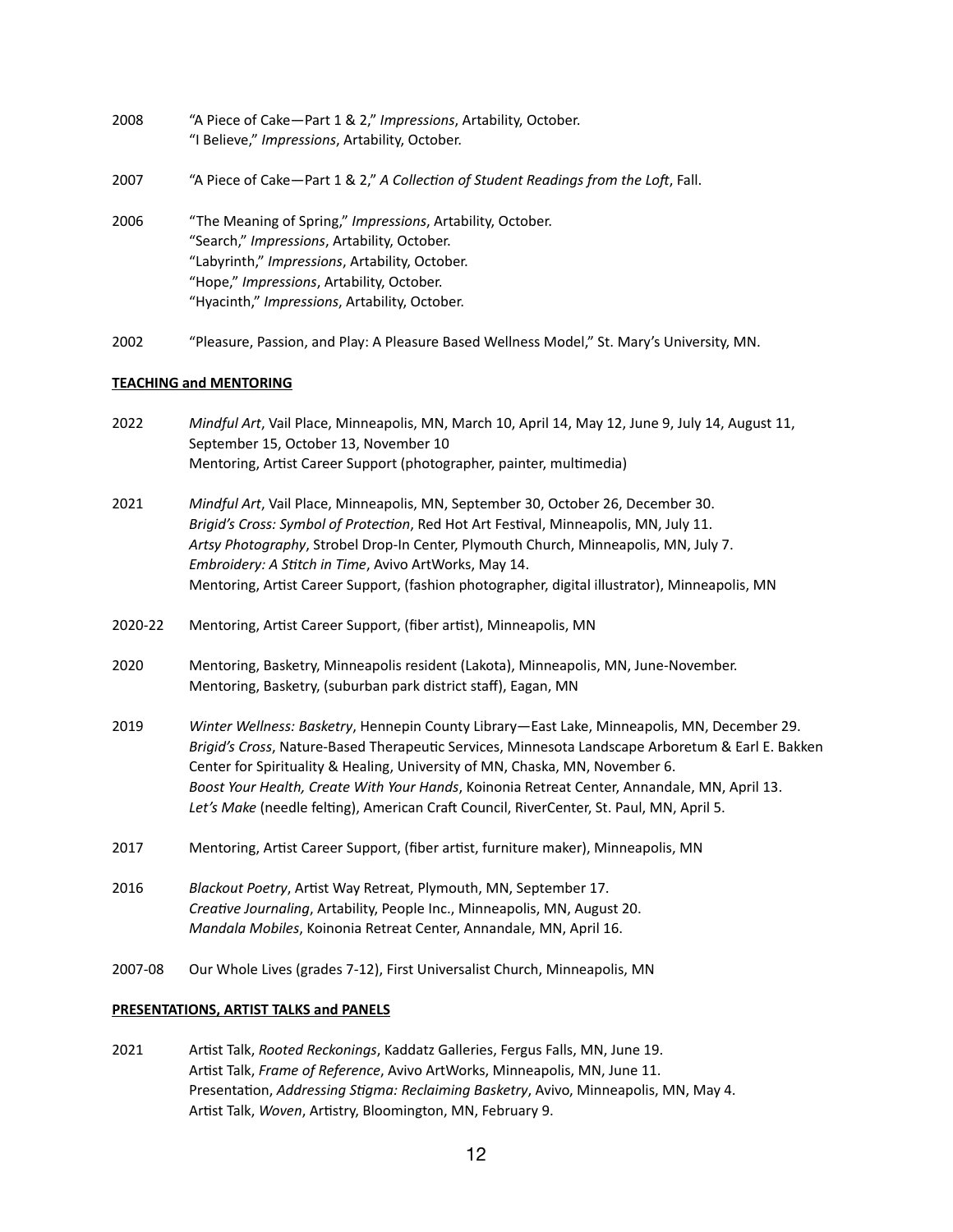|      | Artist Talk, Art out of the Minneapolis 2020 Uprising, Avivo ArtWorks, Minneapolis, MN, January 22.                                                                |
|------|--------------------------------------------------------------------------------------------------------------------------------------------------------------------|
| 2020 | Panel, Fundraising in a Crisis Like COVID, USA Clubhouse Conference, October 8.                                                                                    |
|      | Presentation, Meditation on Mental Health, First Universalist Church, Minneapolis, MN, October 7.                                                                  |
|      | Artist talk & Studio Tour, Observation: The Human Form, Art Works, Eagan, MN                                                                                       |
|      | Artist Talk, Momentary Certainties, Eagan Art House, Eagan, MN                                                                                                     |
| 2019 | Presentation, Winter Wellness: Basketry, Hennepin County Library-East Lake, Minneapolis, MN,                                                                       |
|      | December 29                                                                                                                                                        |
|      | Presentation, Reclaiming Basketry: Working Through Stigma To Reach Creative Potential                                                                              |
|      | various locations:                                                                                                                                                 |
|      | Plymouth Church, Minneapolis, MN, December 8.                                                                                                                      |
|      | 7500 York Cooperative, Edina, MN, November 14.                                                                                                                     |
|      | Otter Tail County Historical Museum, Fergus Falls, MN, September 21.                                                                                               |
|      | Anderson Center at Tower View, Red Wing, MN, August 20.                                                                                                            |
|      | Fuller Craft Museum, Brockton, MA, July 13 (in conjunction with Rooted, Revived, Reinvented:<br>Basketry in America exhibit)                                       |
|      | Artist Talk/Studio Tour, Sculptural Basketry, Anderson Center Tower View, Red Wing, MN, August 20.                                                                 |
|      | Presentation, Basket Weaving for Healing PTSD in Veterans: History, Research and Resources, Veterans                                                               |
|      | Administration Hospital, Minneapolis, MN, May 14.                                                                                                                  |
|      | Presentation, Boost Your Health, Create With Your Hands, Koinonia Retreat Center, Annandale, MN,                                                                   |
|      | April 13.                                                                                                                                                          |
|      | Artist Talk, United Practice, University of MN, Minneapolis, MN, March 14.                                                                                         |
| 2018 | Presentation, Reclaiming Basketry: Working Through Stigma to Reach Creative Potential                                                                              |
|      | various locations:                                                                                                                                                 |
|      | Program in Occupational Therapy, Center for Allied Health Programs, University of MN,                                                                              |
|      | Minneapolis, MN December 12; Rochester, MN December 13.                                                                                                            |
|      | Association of Michigan Basketmakers Convention, Bellaire, MI, October 24.                                                                                         |
|      | Minnesota Historical Society, Minnesota History Center, St. Paul, MN, October 9.                                                                                   |
|      | Health Counseling Services, Minneapolis, MN, September 10.                                                                                                         |
|      | AUW, Koinonia Retreat Center, Annandale, MN, April 14.                                                                                                             |
|      | Kaddatz Galleries, Fergus Falls, MN March 20.                                                                                                                      |
|      | Society of Arts + Crafts, Boston, MA, March 31.                                                                                                                    |
|      | Presentation, Basketry: Beyond Stigma, Vail Place, Minneapolis, MN, January 16.                                                                                    |
|      | Co-Presentation, This is Us Mental Health, First Universalist, Minneapolis, MN, October 7.                                                                         |
|      | Artist Talk, Minnesota History Center, St. Paul, MN, September 25.                                                                                                 |
|      | Artist Talk, Having Resilience, Unity Church-Unitarian, St. Paul, MN, August 12.                                                                                   |
|      | Artist Talk, Catherine G. Murphy Gallery, St. Catherine University, St. Paul, MN, July 22.                                                                         |
|      | Co-Presentation, An Evening with the Writers of Strobel Drop-In Center, Minneapolis, MN, May 31.                                                                   |
|      | Artist Talk, Kaddatz Galleries, Fergus Falls, MN March 20.                                                                                                         |
|      | Artist Talk, Kaddatz Galleries, Fergus Falls, MN, March 13.                                                                                                        |
|      | Presentation, Prescription Bottle with Marbles in it (read by Jes Reyes), Hennepin County Library-<br>Minneapolis Central, Minneapolis, MN. February 1.            |
|      | Artist Talk, Minnesota Orchestra, Minneapolis, MN, January 14.                                                                                                     |
|      | Presentation, Art Journey: Minnesota To Ireland, Plymouth Church, Minneapolis, MN, January 10.                                                                     |
|      |                                                                                                                                                                    |
| 2017 | Artist Talk, The Show Gallery, St. Paul, MN, November 11.                                                                                                          |
|      | Co-Presentation, Collage of Voices Mental Health, First Universalist, Minneapolis, MN, October 1.                                                                  |
|      | Panel, To Really See, Hennepin County Library-Central, Minneapolis, MN, September 27.<br>Presentation, Art and Ireland, Vail Place, Minneapolis, MN, September 14. |
|      |                                                                                                                                                                    |

Curator Presentation, *Water's Edge*, Minnesota Landscape Arboretum, Chaska, MN, April 29.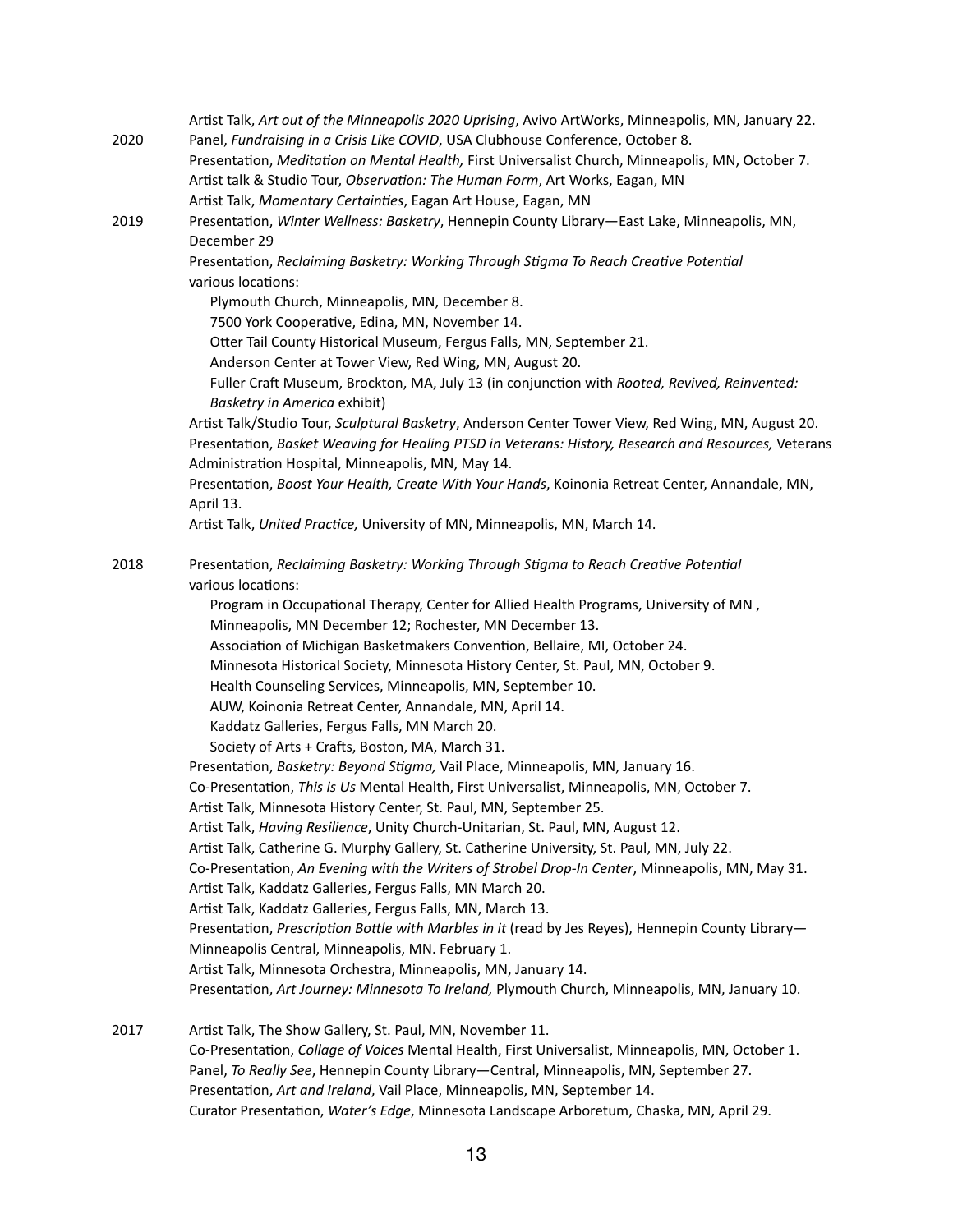|      | Co-Presentation, Mental Health Ministry, St. Joan of Arc, Minneapolis, MN, April 10.<br>Co-Presentation, Strobel Drop in Center, Plymouth Church, Minneapolis, MN. March 23.<br>Co-Presentation, Flashlight Reading, Avivo, Minneapolis, MN, March 17.<br>Presentation, Service Dog Etiquette, AKC Dog Show, St. Paul, MN, January 6.                                |
|------|----------------------------------------------------------------------------------------------------------------------------------------------------------------------------------------------------------------------------------------------------------------------------------------------------------------------------------------------------------------------|
| 2016 | Panel, Storytelling Through Visual Art: A Panel Discussion, Zagzum Conference for Visual Artists With<br>a Lived Experience of Mental or Physical Disability, Minneapolis, MN, September 10.<br>Presentation, Understanding Service Animals, Vail Place, Minneapolis, MN, March 16.<br>Presentation, Clubhouses in Hawaii, Vail Place, Minneapolis, MN, February 23. |
| 2014 | Co-Presentation, Telling Our Legacy Story, AUW, Minneapolis, MN, January 3 and November 19.<br>Co-Presentation, Boneshaker Books, Minneapolis, MN, March 7.                                                                                                                                                                                                          |
| 2013 | Presentation, Ethical Will of Martha Bird, First Universalist Church, Minneapolis, MN, December 14.                                                                                                                                                                                                                                                                  |
| 2012 | Presentation, Ethical Will of Martha Bird, Animal Humane Society, Golden Valley, MN, October 11.                                                                                                                                                                                                                                                                     |
| 2003 | Presentation, Tax Information for Independent Contractor, Health Counseling Services, Minneapolis,<br><b>MN</b><br>Co-Keynote Presentation, Pleasure, Passion, and Play: A Pleasure Based Wellness Model, AUW,<br>Annandale, MN, April 10.                                                                                                                           |
| 2002 | Presentation, Pleasure, Passion, and Play: A Pleasure Based Wellness Model, St. Mary's University,                                                                                                                                                                                                                                                                   |

## **ART DEMONSTRATIONS**

2021 *CollabArts Vol.3*, Springboard for the Arts, St. Paul, MN

Minneapolis, MN, May 10.

2017 *Fiber Festival*, North Star Farm Tour, Windswept Hill Farm & Studio, Farmington, MN

#### **CURATORIAL**

- 2018 *Weaving Wellness: Art, Community, and Mental Health Resilience*, MN History Center, St. Paul, MN
- 2017 *Water's Edge*, Minnesota Landscape Arboretum, Chaska, MN *Divergent Offerings*, The Show Gallery, St. Paul, MN (co-curated with Women's Art Resources of MN & Avivo ArtWorks Collective)

## **JURY PANELS**

| 2022 | Metro Regional Arts Council, Minneapolis, MN, Arts Impact for Groups |
|------|----------------------------------------------------------------------|
|      |                                                                      |

- 2021 Metro Regional Arts Council, Minneapolis, MN, *Flexible Support Grant Round 3* Metro Regional Arts Council, Minneapolis, MN, *Flexible Support Grant Round 2*
- 2020 Metro Regional Arts Council, Minneapolis, MN, *Flexible Support Grant Round 1*
- 2019 Minnesota State Arts Board, St. Paul, MN, *Artist Initiative Grant*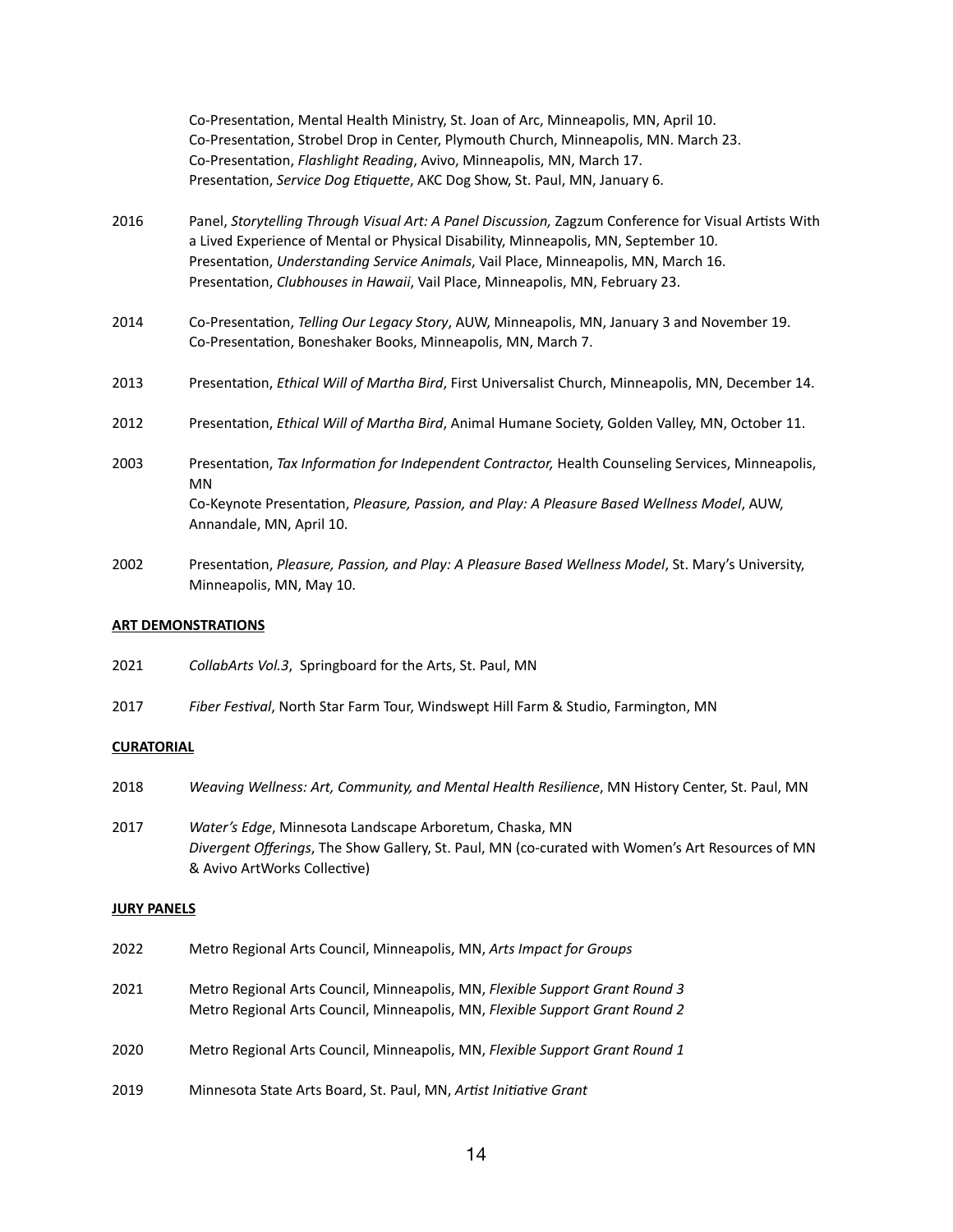## **RELEVANT EXPERIENCE**

|         | 2018-present Subject Matter Expert and Curriculum Review (Basketry), Scouts BSA<br>Merit Badge Counselor (Basketry and Disability Awareness), Scouts BSA                                                                                                                                                                                                                                                                                                          |
|---------|-------------------------------------------------------------------------------------------------------------------------------------------------------------------------------------------------------------------------------------------------------------------------------------------------------------------------------------------------------------------------------------------------------------------------------------------------------------------|
| 2022    | Expert Review Panelist, American Holistic Nurses Credentialing Corporation                                                                                                                                                                                                                                                                                                                                                                                        |
| 2016-22 | Member, Avivo ArtWorks Collective, Minneapolis, MN.                                                                                                                                                                                                                                                                                                                                                                                                               |
| 2020    | Cultural exchange partnership with individual (Lakota), Minneapolis, MN<br>Lead, Public Installation Mural Artist, 2020, Avivo, Minneapolis, MN                                                                                                                                                                                                                                                                                                                   |
| 2019    | Volunteer, YouBetcha, Patrick Dougherty Sculpture (5 days), MN Landscape Arboretum, Chaska, MN<br>Singer, Choir, Brianna Lane Our Bodies Carry a Song, Cedar Cultural Center, Minneapolis, MN                                                                                                                                                                                                                                                                     |
| 2018-19 | Lead, Public Installation Mural Artist, Beehive, Avivo, Minneapolis, MN                                                                                                                                                                                                                                                                                                                                                                                           |
| 2018    | Subject Matter Expert (Basketry), JW Powell Collection, USGS Museum, Reston, VA<br>Singer, Rising Choir, Lynn O'Brien Rising album, Minneapolis, MN                                                                                                                                                                                                                                                                                                               |
| 2017-20 | Organizer, Mental Health Service, First Universalist Church, Minneapolis, MN                                                                                                                                                                                                                                                                                                                                                                                      |
| 2017    | Art Advocate, expanded show to include basketry sculpture, Artability, People Inc., Minneapolis, MN                                                                                                                                                                                                                                                                                                                                                               |
| 2016    | Organizer, JFCS Mental Health Conference Resource Fair & Artability, Minneapolis, MN<br>Organizer, JFCS Mental Health Conference & Avivo ArtWorks, Photovoice, Minneapolis, MN<br>Mental Health Advocate, Mental Health Connect & First Universalist Church, Minneapolis, MN<br>Grassroots Organizer, Mental Health Connect Collaborative, First Universalist, Minneapolis, MN<br>Dancer, Vital Matters Donor Film, Vital Matters Dance Festival, Minneapolis, MN |
| 2015-16 | Member, Artist's Way group, Minneapolis, MN                                                                                                                                                                                                                                                                                                                                                                                                                       |
| 2014    | Art Project Manager, First Universalist Church, Minneapolis, MN                                                                                                                                                                                                                                                                                                                                                                                                   |
| 2013    | Dancer, Partner Performance, (West Coast Swing; Waltz) First Universalist Church, Minneapolis, MN                                                                                                                                                                                                                                                                                                                                                                 |
| 2006    | Walker Art Lab Volunteer, UnCommon Senses (4 weeks), Walker Art Center, Minneapolis, MN                                                                                                                                                                                                                                                                                                                                                                           |
| 2003-07 | Member, 26th Street Artists: Pre-vocational Creative Arts Program, Avivo, Minneapolis, MN<br>Art Program Volunteer, Interact Center for the Visual and Performing Arts, Minneapolis, MN<br>Participant Artist, Interact Center for the Visual and Performing Arts, Minneapolis, MN                                                                                                                                                                                |
| 2003    | Creator, Twin Cities Mental Health Resources manual, First Universalist Church, Minneapolis, MN                                                                                                                                                                                                                                                                                                                                                                   |
| 2001    | Committee Member, Complementary Medicine Committee, Allina Hospital, Minneapolis, MN                                                                                                                                                                                                                                                                                                                                                                              |
|         | 1999-2013 Dancer, Social Dance (Salsa, West Coast Swing, Waltz, Scandinavian), Minneapolis, MN                                                                                                                                                                                                                                                                                                                                                                    |

# **MENTORSHIPS**

2022 Performance Development Mentor, Amy Salloway, Off-Leash Area, Minneapolis, MN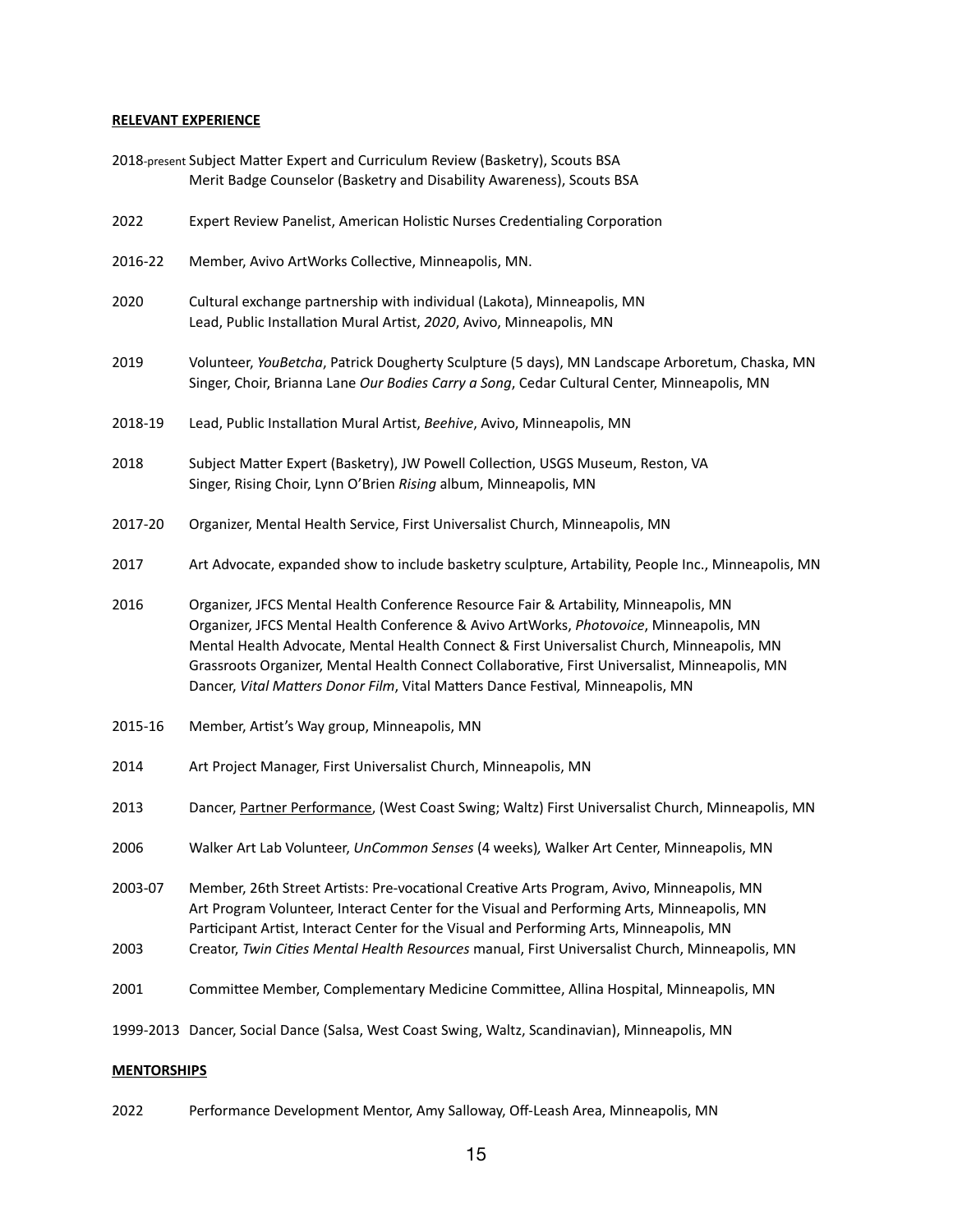- 2021-22 Creative Industry Mentor, MPLS MadWomen, Erika Mayerle, SVP, Group Account Director at Wildtype, TBWA/Worldhealth, New York, NY
- 2019-21 Photography Mentor (Art Documentation), Gil Dignen, Minneapolis, MN
- 2018-21 Small Business Mentor (Writing a Business Plan, Small Business Consultation), Andy Sturdevant, Artist Resource Director, Springboard for the Arts, St. Paul, MN
- 2016-21 Art Career Mentor, Jes Reyes, Program Supervisor, Avivo ArtWorks
- 2018-19 Art Mentor, Pat Hickman, Professor Emerita of Fiber Arts, University of Hawaii Photoshop Mentor, Dennis Madamba, Resource Coordinator, Springboard for the Arts, St. Paul, MN
- 2019 Business Mentor, SCORE, Minneapolis, MN Financial Management for Small Business Mentor, *QuickBooks*, Randy Morris, Fiscal Foundations, MN

### **CONTINUING EDUCATION: INDIVIDUAL and GROUP INSTRUCTION**

- 2022 *Storytelling Memoirs* ( 13.5 hrs), Beverly Cottman, Pillsbury House Theater, Minneapolis, MN *Writing Love Letters to Ourselves* (2 hrs), Saymoukda Vongsay, Friends of the St. Paul Public Library. *Digital Storytelling* (10 hrs), Kelley Meister, COMPAS & Avivo, Minneapolis, MN
- 2021-22 *Weaving Water: Fiber Art and Indigo Monthly Workshops* (12 hours), Sarah Nassif & Mississippi Watershed Management Organization, Minneapolis, MN
- 2021 *Free-Writing* (2 hrs), Nate Johnson, Minneapolis, MN *Handsewn Plushies: Fabric Friends* (2 hrs), Samantha Leopold-Sullivan, Minneapolis, MN *Feeding Connection With Postcard Art* (2 hrs), Esther Seha, Minneapolis, MN *Developing Your Voice through Spoken Word* (10 hrs), Desdamona, COMPAS & Avivo, Squirrel Haus Arts, Minneapolis, MN *Building an Embroidery Sketchbook: Foundational Stitches* (3 hrs), Kelsey McGregor, Textile Center, Minneapolis, MN *CaldtoArt Paint Time* (2 hrs), Kenneth Caldwell, Minneapolis, MN *Hot Metal Hearts: Aluminum Casting* (2 hrs), Sarah Dorau & Cassi Rebman, Minneapolis, MN *Art-Train: National Training for artists to be key collaborators with organizations on critical community issues* (3 hrs), Springboard for the Arts & Center for Performance and Civic Practice *Work of Art Intensive* (18 hrs), Adia Morris Swanger, Naomi RaMona Schliesman, Springboard for the Arts, St. Paul, MN *Glass Weave* (4 hrs), Janelle Wilson, Glass Endeavors, Minneapolis, MN *Addressing Stigma in Mental Illness in Ourselves and Others through Discussion and Art* (13 hours), Kimberly Laudert, Minneapolis, MN *Photography Club* (12 hrs), Mica Lee Anders, COMPAS & Avivo, Minneapolis, MN *Whisk Broom Making* (3 hrs), Marybeth Garmoe, MN Basket Weaver's Guild *Flo Hoppe's Four Sea Wave Flower Basket* (5 hrs), Debbie Johnson, MN Basket Weaver's Guild *Making a Deerhide Drum* (4 hrs), Michael Norcross (Dakota), Avivo, Minneapolis, MN *Jeannie's Wish Basket* (3 hrs), Pam Whitcomb, MN Basket Weaver's Guild *Study the Artist* (Charles McGee, Pearl Primus) (2 hrs), Avivo Artworks *Exploring Cattails* (2 hrs), Reba Luiken, MN Basket Weaver's Guild
- 2020-21 *Drawing Club* (6 hrs), Katrina Knutson, COMPAS & Avivo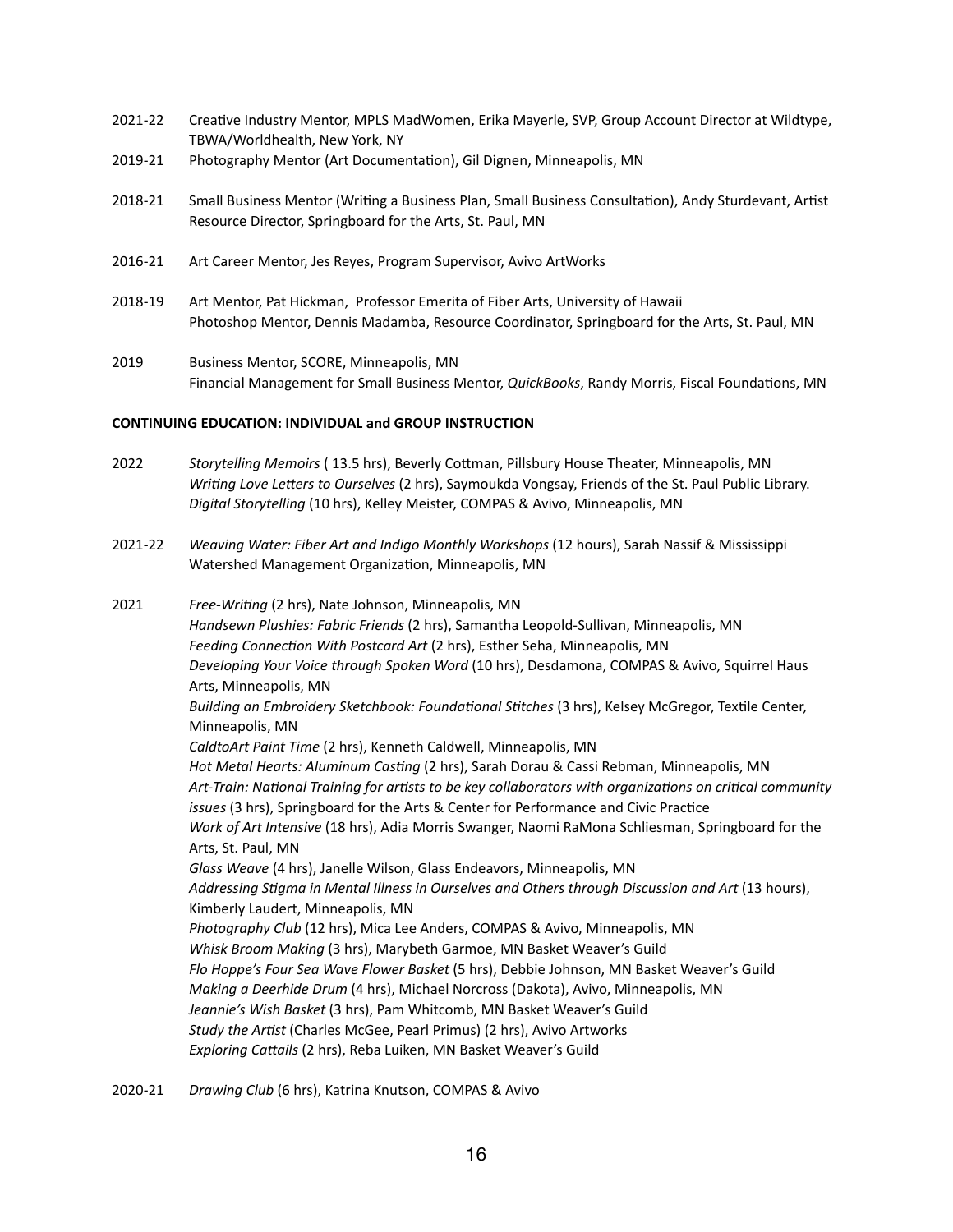2020 *Breathing Baskets* (6 days), Pat Hickman, North Country Studio Workshops, Bennington, VT *Gathering Wild Willow* (2 hrs), Debbie Johnson, Lake Hiawatha, Minneapolis, MN *Symbol of Life Journal* (2 hrs), Rebekah Christana de Ybarra & Petra Perez, Hennepin County Library— East Lake, Minneapolis, MN *Mexican Petates Weaving* (2 hrs), Rebekah Christana de Ybarra & Petra Perez, Hennepin County Library—East Lake, Minneapolis, MN *The Empowered Artist Summit* (24 hrs), Pollyanna Bush *Healing Arts Group* (6 hrs, virtual), Artability, People Inc. *Choosing a Dead (Art) Mentor* (3 hrs), Georgia Greeley, MN Center for Book Arts, Minneapolis, MN *Combating Social Isolation: Artists Respond Minne-mural* (2 hrs, virtual), Cindy Kolling *The Making of a Creative Life* (2 hrs, virtual), Carol Ratchenski, Center for Compassion and Creativity 2019 *Sculptural Fibers: Open and Closed Forms* (5 days), Ann Coddington, Textile Center, St. Paul, MN *Hex Paper Weavings* (4 days), Jackie Abrams, National Basketry Organization, Bowling Green, KY *Decorative Ash Basketry* (3 days), Clyde Estey (Ojibwe), North House Folk School, Grand Marais, MN *Willow Weekend in the Amana's* (3 days), Joanna Schanz, Amana, IA *How to Weave a Willow Sphere* (9 hrs, virtual), [willowtwisters.com](http://willowtwisters.com) *Photography: DSLR 1* (6 hrs), Gil Dignen, Minneapolis, MN *Painted Collage Flowers* (4 hrs), Teresa Cox, COMPAS & Avivo, Minneapolis, MN *Talking Suitcases* (4 hrs), Susan Armington, COMPAS, Koinonia Retreat Center, Annandale, MN *Shibori Dyeing* (3 hrs), Pam Whitcomb, Artability, People Inc., Minneapolis, MN *Mosaic Art* (3 hrs), Sharra Frank, COMPAS & Avivo, Minneapolis, MN *Black Ash Basket Cooking* (2 hrs), April Stone, (Ojibwe), North House Folk School, Grand Marais, MN *Rangoli Sand Painting* (2 hrs), Shakun Maheshwari, COMPAS & Avivo, Minneapolis, MN *Self Portraits* (2 hrs), Katrina Knutson, COMPAS & Avivo, Minneapolis, MN *Creative Movement* (2 hrs), Karla Nweje, COMPAS & Avivo, Minneapolis, MN *Theater Class* (2 hrs), Aimee Bryant, COMPAS & Avivo, Minneapolis, MN *Website Basics* (3 hrs), MN Regional Arts Council, St. Paul, MN *The Healing Power of Arts* (2hrs), PechaKucha, Minneapolis, MN *Caring Science, Mindful Practice* (4 weeks), Holistic Nursing Professional Development, [canvas.net](http://canvas.net) *Four Seasons of the Ojibwe Harvest* (2 hrs), Greg Johnson (Ojibwe), Grand Marais, MN *Social Media* (1 hr), Amy Danielson, MN Regional Arts Council, St. Paul, MN 2018 *Openings: Netting and Looping* (2 days), Pat Hickman, Textile Center, Minneapolis, MN *New York, New York Purse* (8 hrs), Ellie Lida, Textile Center, Minneapolis, MN *Divided Flatware Basket* (7 hrs), Sharon McElroy, Association of MI Basketmakers, Bellaire, MI

*Miniature Shaker Woodchip Basket* (7 hrs), Joann Catsos, Assoc. of MI Basketmakers, Bellaire, MI *Eye Glass Holder* (4 hrs), Eric Taylor, Association of Michigan Basketmakers, Bellaire, MI *Needle Felting* (3 hrs), Pam Whitcomb, Artability, People Inc., Minneapolis, MN *Soft Pastels* (3 hrs), Lizbeth Brown, Artability, People Inc., Minneapolis, MN *Sweetgrass Harvesting* (2 hrs), Paula Sundet Wolf, North House Folk School, Grand Marais, MN *Live Model Figure Drawing* (1.5 hrs), Kaddatz Galleries, Fergus Falls, MN *Willow Deer* (1 hr), Dianne Rowse, Koinonia Retreat Center, Annandale, MN *A Dose of Art: Promoting Healing and Wellness* (4 hrs), U of MN/Hennepin Theater, Minneapolis, MN *Sweetgrass Basketry with Henrietta Snype* (2 hrs, lecture), Minneapolis Institute of Arts, MN

2017 *Step By Step Willow Rib Style Basketry* (5 days), Jo Amsler, Peters Valley School of Craft, Layton, NJ *The Wonders of Willow Bark* (5 days), Judy Zugish, John Campbell Folk School, Brasstown, NC *Fiber Art Studio Study* (4 day) Cheryl Cobern Browne, Mulranny, Ireland *The Sculptural Form* (4 days), Barbara De Pirro, National Basketry Organization, Tacoma, WA *Irish Willow Basketry* (3 day one on one), Paul Finch, Tipperary, Ireland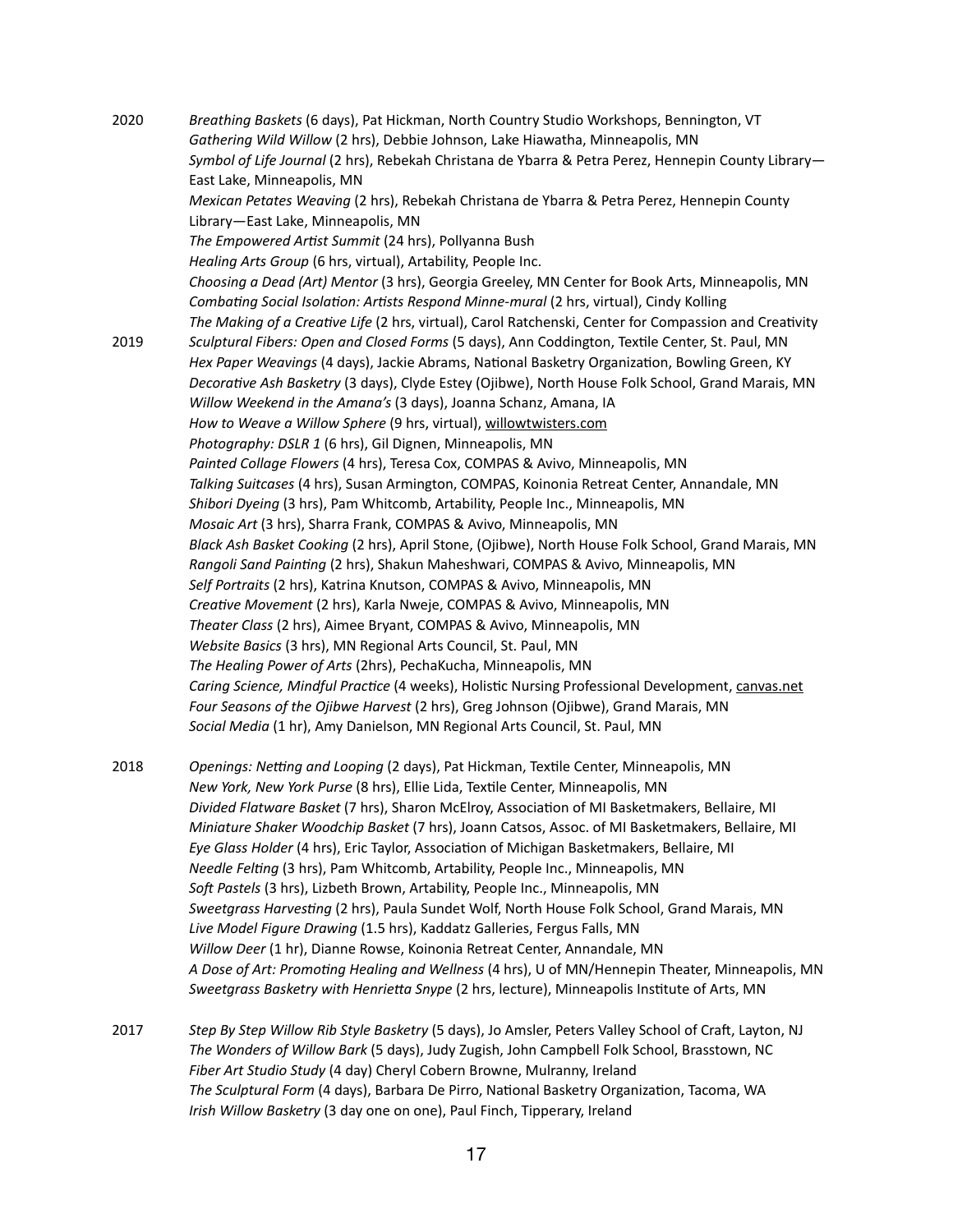*Irish Willow Basketry* (3 day one on one), Barry Noyce, Birr, Ireland *Irish Willow Basketry* (3 day one on one), Vincent McCarron, Inis Mor, Aran Islands, Ireland *Black Ash Hexagonal* (2 days), April Stone (Ojibwe), Women's Wood Shop, Minneapolis, MN *Sweetgrass Basketry* (2 days), Paula Sundet Wolf, North House Folk School, Grand Marais, MN *Irish Willow Basketry* (1 day one on one), Ciaran Hogan, Spiddal, Ireland *Expressive Weaving* (9 hrs), Artability, People Inc., Minneapolis, MN *Oval Sieve Willow Basketry* (8 hrs), Jo Campbell-Amsler, Textile Center, Minneapolis, MN *Trifecta Basket* (5 hrs), Jo Guttormson, Textile Center, Minneapolis, MN *Personal Fiber Art Stories* (4 hrs), Heather Tinkham, MN Landscape Arboretum, Chaska, MN *Ikebana: Japanese Flower Arranging* (3 hrs), Yoshie Babcock, MN Landscape Arboretum, Chaska, MN *Self Portrait* (3 hrs), Gail Harbeck, Artability, People Inc., Minneapolis, MN *Self Portrait* (3 hrs), Artability, People Inc., Minneapolis, MN *Stone Balancing* (3 hrs), Peter Juhl, MN Landscape Arboretum, Chaska, MN *How to use colors: Acrylic painting* (3 hrs), Gail Harbeck, Artability, People Inc., Minneapolis, MN *Gel Plate Printmaking* (2 hrs), Corilyn Wagner, Artability, People Inc., Minneapolis, MN *Tapestry* (2 hrs), Crafty MN, Textile Center, Minneapolis, MN *Omiyagi Pouch* (2 hrs), Crafty MN, Textile Center, Minneapolis, MN *Birch Bark Sheath* (2 hrs), Beth Homa Kraus, North House Folk School, Grand Marais, MN *Seed Chimes* (2 hrs), Camp Knutson, Crosslake, MN *Fused Glass Pendant* (2 hrs), Glass Endeavors, Minneapolis, MN *Wool Roving Angel* (2 hrs), Wendy Wustenberg, Windswept Hill Farm, Farmington, MN *Paper Making* (2 hrs), Libby London, Artability, Minneapolis, MN *How to Photograph your Artwork* (1.5 hrs), Textile Center, Minneapolis, MN *Wellness and your Studio Practice* (1 hr), Missy Graff, Peters Valley School of Craft, Layton, NJ *Work of Art: Business Skills for Artists* (*Portfolio Kit*), Anna Metcalfe, Springboard for the Arts, MN *Work of Art: Business Skills for Artists* (*Grantwriting*), Adia Swanger, Springboard for the Arts, MN *Work of Art: Business Skills for Artists* (*Pricing*), Adia Swanger, Springboard for the Arts, MN *Work of Art: Business Skills for Artists* (*Funding*), Anna Metcalfe, Springboard for the Arts, MN

2016 *Woven Cathead Basket* (26 hrs), Jackie Abrams DVD class *Japanese Saori Weaving* (12 hrs), Chiaki O'Brien, Chaska, MN *Creative Journaling* (10 hrs), Corilyn Wagner, Artability, People Inc., Minneapolis, MN *Dreamcatcher* (3 hrs), Trina (Native American), Annandale, MN *Figure Drawing* (2 hrs), Corilyn Wagner, Artability, People Inc., Minneapolis, MN *Charcoal Nature Drawing* (2 hrs), Corilyn Wagner, Artability, People Inc., Minneapolis, MN *Textural Drawing* (2 hrs), Corilyn Wagner, Artability, People Inc., Minneapolis, MN *Block Printing* (2 hrs), Crafty MN, Textile Center, Minneapolis, MN *Needle Felted Animal* (2 hrs), Crafty MN, Textile Center, Minneapolis, MN *Artist Statement Workshop* (1.5 hrs), Altered Esthetics, Minneapolis, MN *Work of Art: Business Skills for Artists* (*Recordkeeping*), Adia Swanger, Springboard for the Arts, MN

2015 *Creative Alternatives* (10 hrs), Kim Gillespie, Articulture, Minneapolis, MN *Patterns & Illusions* (10 hrs), Abbey Kleinert, Articulture, Minneapolis, MN *Crash Course on Color* (6 hrs), Corilyn Wagner, Artability, People Inc., Minneapolis, MN *Intro to Illustration* (4 hrs), Corilyn Wagner, Artability, People Inc., Minneapolis, MN *Art of Myth* (4 hrs), Joy Spika, Articulture, Minneapolis, MN *Clay Sculpture* (4 hrs), Mike Conroy, Artability, People Inc., Minneapolis, MN *Zentangle* (4 hrs), Corilyn Wagner, Artability, People Inc., Minneapolis, MN *Printmaking* (4 hrs), Corilyn Wagner, Artability, People Inc., Minneapolis, MN *Creative Expression Acrylics* (4 hrs), Gail Harbeck, Artability, People Inc., Minneapolis, MN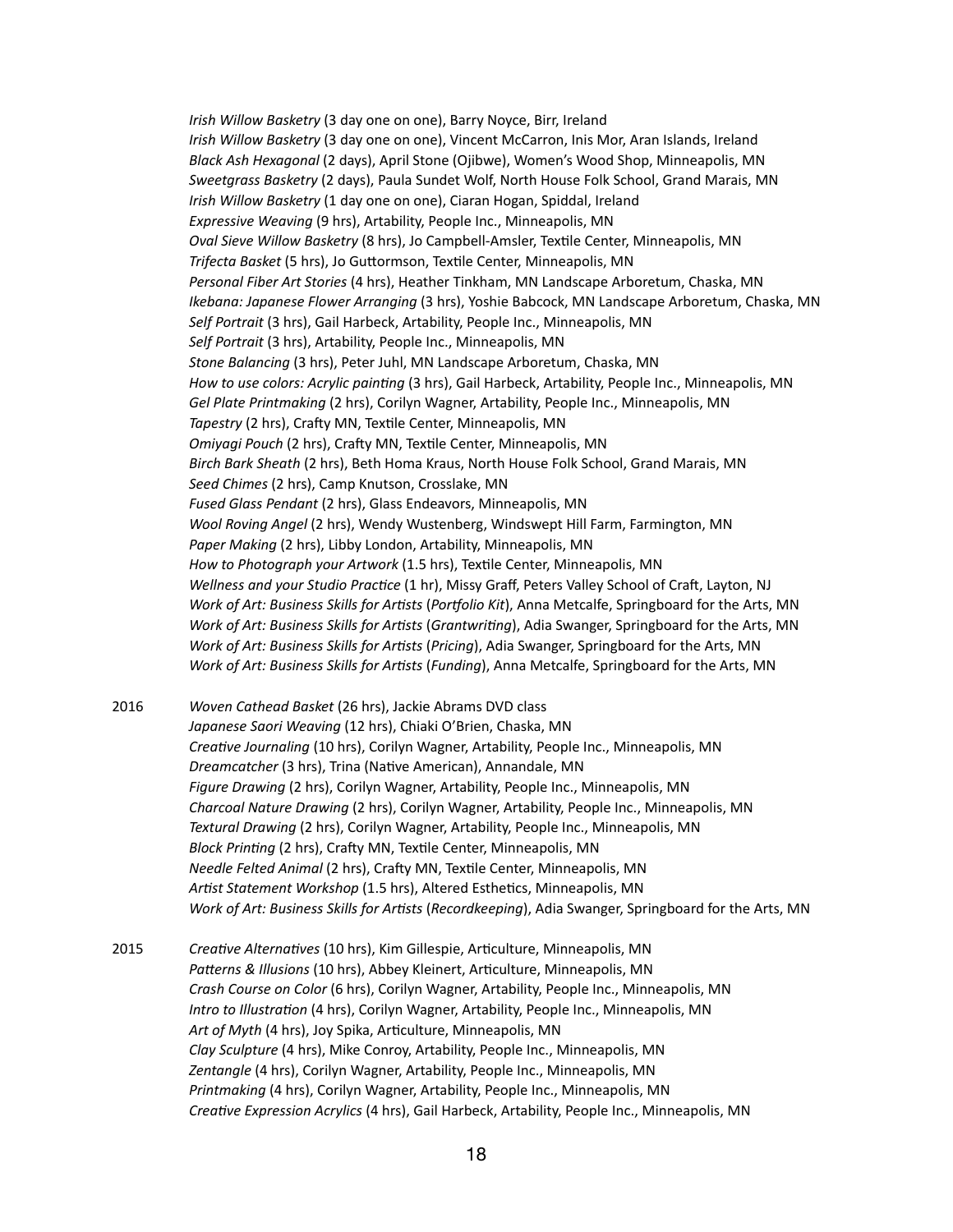*Mosaics* (4 hrs), Thea Kimman, Avivo, Minneapolis, MN *Woodworking: Walking Stick* (3 hrs), Kevin Dahlen, Annandale, MN *Watercolor* (Gouache) (2 hrs), Mike Conroy, Artability, People Inc., Minneapolis, MN *Creative Expression Acrylics* (2 hrs), Gail Harbeck, Artability, People Inc., Minneapolis, MN *Wood Burning* (2 hrs), Joseph Conlin, Artability, People Inc., Minneapolis, MN *Poetry* (2 hrs), Artability, People Inc., St. Paul, MN *Pastels* (2 hrs), Artability, People Inc., Minneapolis, MN *Paper Art* (2 hrs), Corilyn Wagner, Artability, People Inc., Minneapolis, MN *Charcoal* (2 hrs), Mike Conroy, Artability, People Inc., St. Paul, MN *Watercolor Landscape* (2 hrs), Avivo, Minneapolis, MN *Sandbag Tree* (2 hrs), Debbie Cash, Koinonia Retreat Center, Annandale, MN

2014 *Mosaics* (10 hrs), Connie Cohen, Articulture, Minneapolis, MN *Inside Outside* (10 hrs), Kyra Schugt, Articulture, Minneapolis, MN *Art of Print* (10 hrs), Gina Gaetz, Articulture, Minneapolis, MN *Journaling Through Photography* (10 hrs), Lauren Oland, Articulture, Minneapolis, MN *Unconventional Artist* (10 hrs), Lauren Oland, Articulture, Minneapolis, MN *Japanese Saori Weaving* (12 hrs), Chiaki O'Brien, Chaska, MN *Eco Fashion Redesign* (8 hrs one on one), Lauren Oland, Minneapolis MN *Fabric Collage* (4 hrs), Koinonia Retreat Center, Annandale, MN *Zentangle* (2 hrs), Artability, People Inc., Minneapolis, MN *Charcoal* (2 hrs), Gail Harbeck, Artability, People Inc., Minneapolis, MN *Cross Stitch* (2 hrs), Crafty MN, Textile Center, Minneapolis, MN *Crocheted Flowers* (2 hrs), Crafty MN, Textile Center, Minneapolis, MN

2013 *Drawing and Painting Studio* (10 hrs), Lauren Oland, Articulture, Minneapolis, MN *Art of Print* (10 hrs), Lauren Oland, Articulture, Minneapolis, MN *Fabric dye/design/sew* (8 hrs) Lauren Oland, Textile Center, Minneapolis, MN *Glass Fusing* (3 hrs), Connie Beckers, Goddess of Glass, Minneapolis, MN *Mosaics* (2 hrs), Artability, People Inc., Minneapolis, MN *Watercolor* (2 hrs), Artability, People Inc., Mounds Theater, St. Paul, MN *It's a Wrap: Knitting* (2 hrs), Crafty MN, Textile Center, Minneapolis, MN *Wet Felting with Bamboo Fibers* (2 hrs), Crafty MN, Textile Center, Minneapolis, MN *Omiyagi Envelopes* (2 hrs), Crafty MN, Textile Center, Minneapolis, MN *Retro Macrame* (2 hrs), Crafty MN, Textile Center, Minneapolis, MN *Kumihimo Bracelets* (2 hrs), Crafty MN, Textile Center, Minneapolis, MN *Mandalas* (2 hrs), Lynn O'Brien, First Universalist Church, Minneapolis, MN *Knitting Continental* (2 hrs), Steven Be's, Minneapolis, MN *Knitting , Beginning* (2 hrs), Steven Be's, Minneapolis, MN *Knitting Next Steps* (2 hrs), Steven Be's, Minneapolis, MN

- 2012-15 Social Dance lessons (West Coast Swing, Salsa, Scandinavian, Waltz), MN
- 2012 *Visual Journaling* (10 hrs), Lauren Oland, Articulture, Minneapolis, MN *Stained Glass* (5 hrs), Thea Kimman, Avivo, Minneapolis, MN *Painting: Tree of Circles* (4 hrs), Painting Pub, Maple Grove, MN *Claymation: Monsters* (4 hrs one on one), Anjee Mai, Claymate Creations, Minneapolis, MN *Hang It Up: Stencils* (4 hrs), Crafty MN, Textile Center, Minneapolis, MN *Oil Painting* (2 hrs), Artability, People Inc., Mounds Theater, St. Paul, MN *Reverse Applique* (2 hrs), Crafty MN, Textile Center, Minneapolis, MN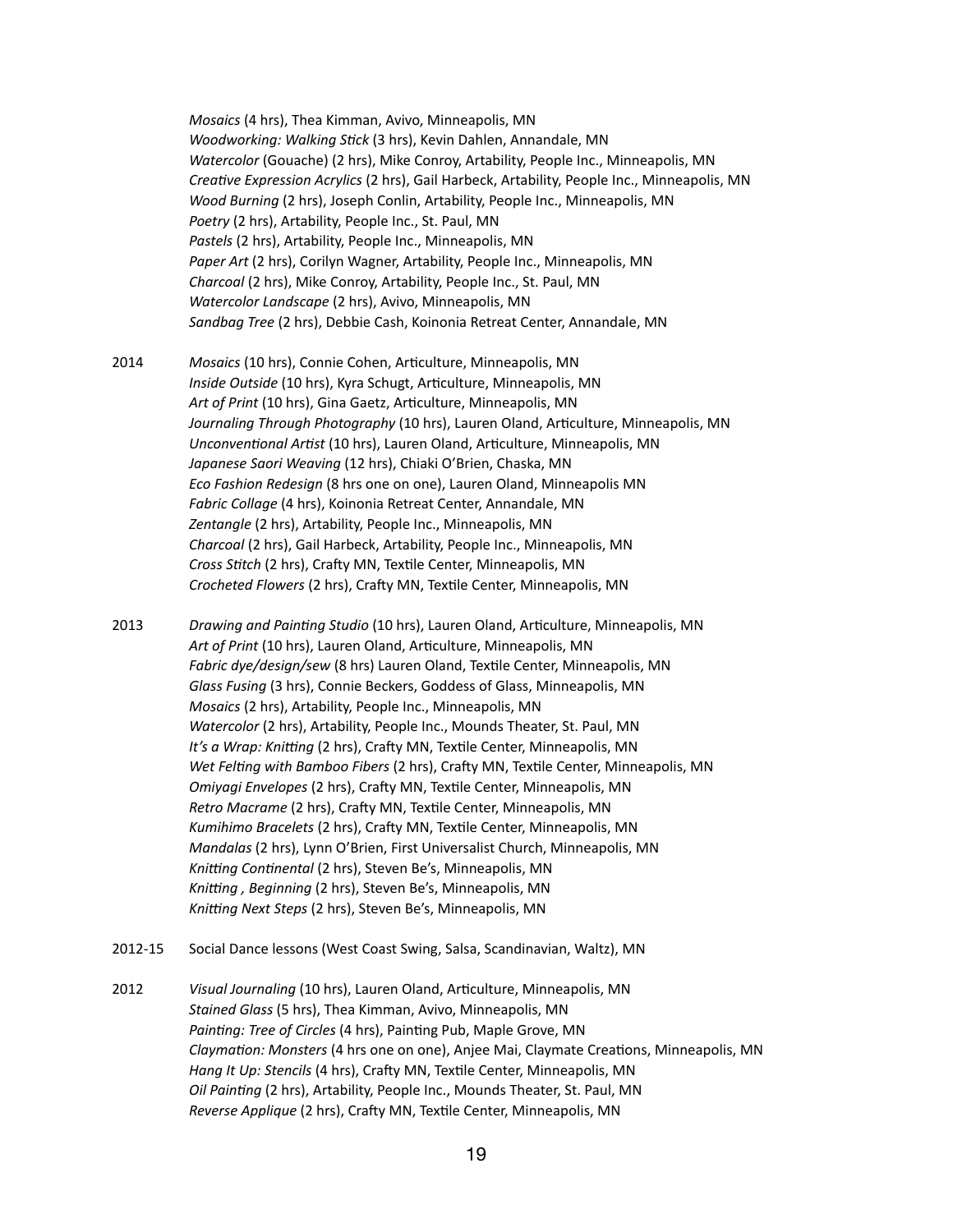|           | Fashion Forward Scarves (2 hrs), Crafty MN, Textile Center, Minneapolis, MN<br>Fairy Lights (2 hrs), Crafty MN, Textile Center, Minneapolis, MN |
|-----------|-------------------------------------------------------------------------------------------------------------------------------------------------|
|           | Handcrafted Creatures (2 hrs), Crafty MN, Textile Center, Minneapolis, MN                                                                       |
| 2011      | Glass Fusing (3 hrs), Glass Endeavors, Minneapolis, MN                                                                                          |
| 2008      | Rugmaking (7 days), Camp Unistar, Cass Lake, MN                                                                                                 |
|           | Nantucket Creel Purse (20 hrs), Fred Kohler                                                                                                     |
| 2007      | The Writing Habit, The Loft Literary Center, Minneapolis, MN                                                                                    |
| 2006      | Napkin Basket, Suzanne Moore                                                                                                                    |
| 2004      | Fabric Collage (4 hrs), Laurie Bushbaum, Koinonia Retreat Center, Annandale, MN                                                                 |
| 2002      | Quilting Group (1 year), Annette Murphy, Avivo, Minneapolis, MN                                                                                 |
| 1996      | From Tree to Treasure (5 days), Association of Michigan Basketmakers Convention, Grand Rapids, MI                                               |
| 1993-2007 | Basketry classes (34 classes 272 hrs), nationally and internationally known teachers                                                            |
| 1989      | The Deaf Way: International Conference on Deaf Culture, Gallaudet University, Washington, DC                                                    |

#### **PROFESSIONAL EXPERIENCE**

2019-present Small Business Owner (art), Martha Bird, Minneapolis, MN

2017-present Nurse Assessment Specialist, CHCS Services, MN

2001-present Nurse Consultant, Health Counseling Services, Minneapolis, MN

- 2019 Instructional Support Staff, Occupational Therapy Program, University of MN
- 2018 Client Instructor, Occupational Therapy Program, University of MN, Minneapolis, MN; Rochester, MN

#### **VOLUNTEER**

- 2021 Avivo Village, Minneapolis, MN
- 2011-12 Neighborhood Family Partner, Habitat for Humanity, Minneapolis, MN
- 2002 Powderhorn Park Restorative Justice Project
- 2000-12 McGruff House (safe house for children), Community Crime Prevention, Minneapolis, MN
- 1996-2012 Animal Humane Society, Golden Valley, MN

1993-2014 Tax Preparer (Deaf clients), Tax Counseling for the Elderly, AARP/IRS, Minneapolis, MN

### **ORGANIZATIONAL AFFILIATIONS**

2022 American Craft Council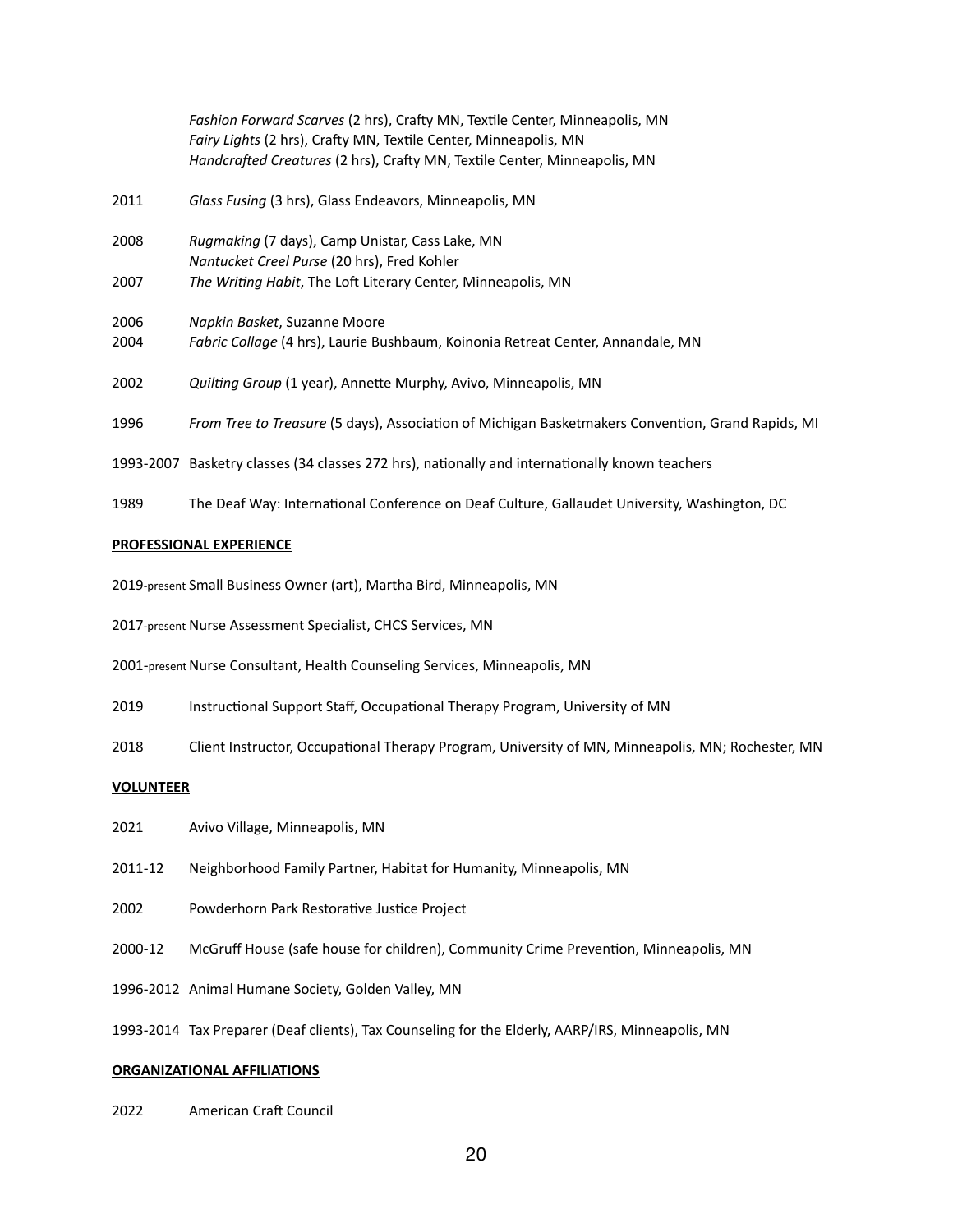## 2016-22 Avivo ArtWorks Collective

2021 American Association of Woodturners: Virtual WIT eXchange (international collaborative projects)

- 2017-21 National Basketry Organization Textile Center Minnesota Basket Weaver's Guild (and 1996-2010)
- 2019-20 American Holistic Nurses Association Minnesota Holistic Nurses Association 2018-20 Art to Change the World
- 2017-19 Irish Basketmakers Association
- 2017-18 Association of Michigan Basketmakers (and 1994-1996)

#### **LICENSES and CERTIFICATIONS**

2021-present Certificate: Instructor, Work of Art: Business Skills for Artists, Springboard for the Arts

2020-present Certificate: Make It OK Ambassador (reducing mental illness stigma), HealthPartners, MN

2019-present Holistic Nursing Baccalaureate—Board Certified, American Holistic Nurses Certification Corporation Certificate: Starting your Own Business in Health and Healing, Allegra Learning, [allegralearning.com](http://allegralearning.com) Certificate: Youth Protection, Scouts BSA

2004-present Public Health Nurse, State of Minnesota

- 1999-present Registered Nurse, State of Minnesota
- 1990-94 Registered Nurse, State of Massachusetts
- 1989 PADI, Certified Open Water Scuba Diver
- 1987-92 Registered Nurse, State of Wisconsin
- 1987-90 State Certified Interpreter for the Deaf, Wisconsin
- 1987 Certificate: Gender and Women's Studies

## **EDUCATION**

| 2002 | MA in Human Development, St. Mary's University, Minneapolis, MN;                                                 |
|------|------------------------------------------------------------------------------------------------------------------|
|      | Focus: Holistic Health                                                                                           |
|      | Position Paper: Pleasure, Passion, and Play: A Pleasure Based Wellness Model                                     |
| 1987 | BS with Distinction in Nursing, University of Wisconsin, Madison, WI;<br>Certificate: Gender and Women's Studies |
|      |                                                                                                                  |

2020 RN Refresher Course, Anoka-Ramsey Community College, Coon Rapids, MN